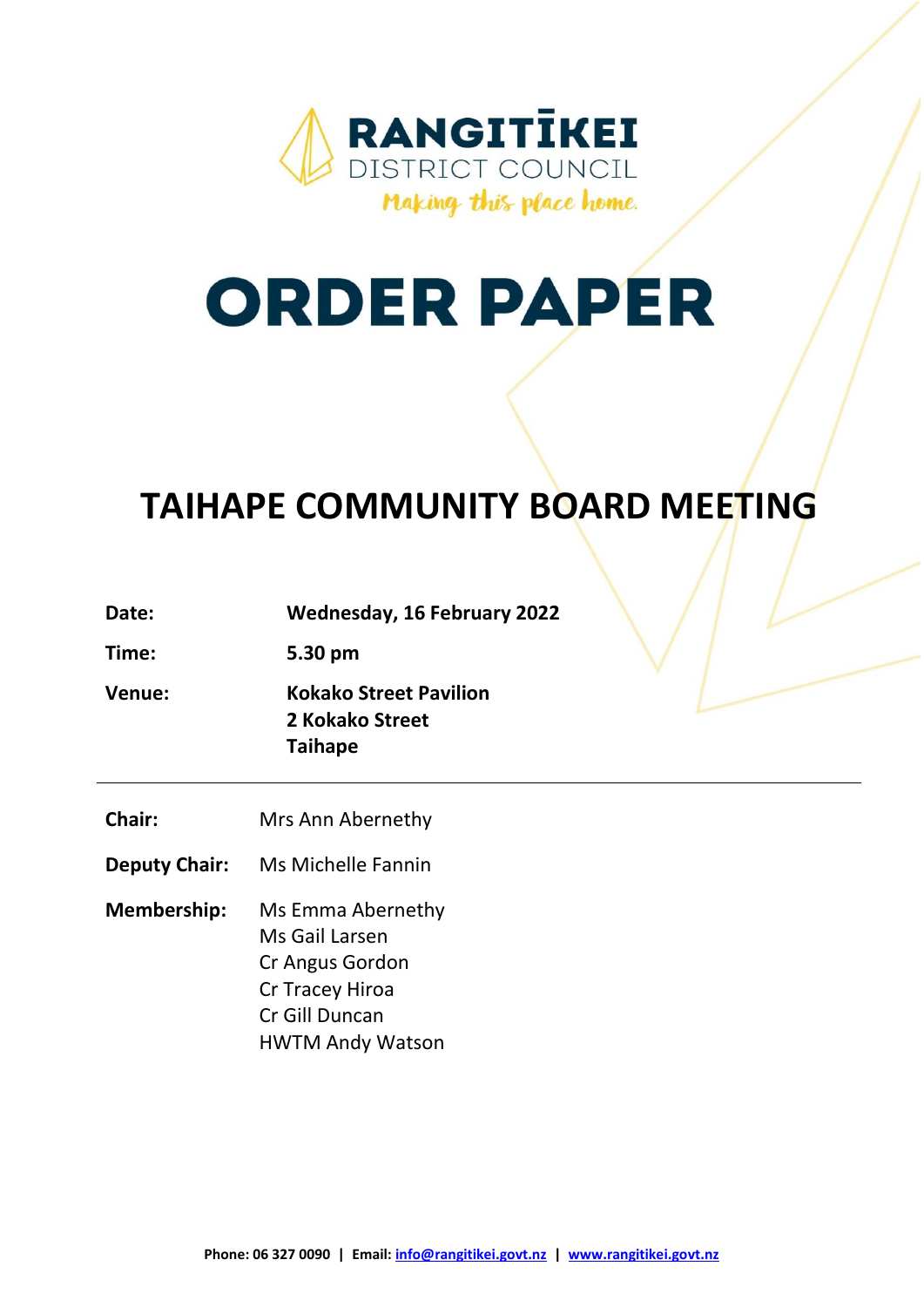For any enquiries regarding this agenda, please contact:

Ash Garstang, Governance Advisor, 0800 422 522 (ext. 848), or via email [ash.garstang@rangitikei.govt.nz](mailto:ash.garstang@rangitikei.govt.nz)

| Contact:                         | 0800 422 522                                                  | info@rangitikei.govt.nz                                                                          | www.rangitikei.govt.nz                                                                       |
|----------------------------------|---------------------------------------------------------------|--------------------------------------------------------------------------------------------------|----------------------------------------------------------------------------------------------|
|                                  | (06) 327 0099                                                 |                                                                                                  |                                                                                              |
| Locations:                       | <b>Marton</b><br><b>Head Office</b><br>46 High Street, Marton | Taihape<br>Taihape Information Centre -<br>Taihape Town hall<br>90 Hautapu Street (SH1), Taihape | <b>Bulls</b><br><b>Bulls Information Centre-</b><br>Te Matapihi<br>4 Criterion Street, Bulls |
| <b>Postal</b><br><b>Address:</b> | Private Bag 1102, Marton 4741                                 |                                                                                                  |                                                                                              |
| Fax:                             | $(06)$ 327 6970                                               |                                                                                                  |                                                                                              |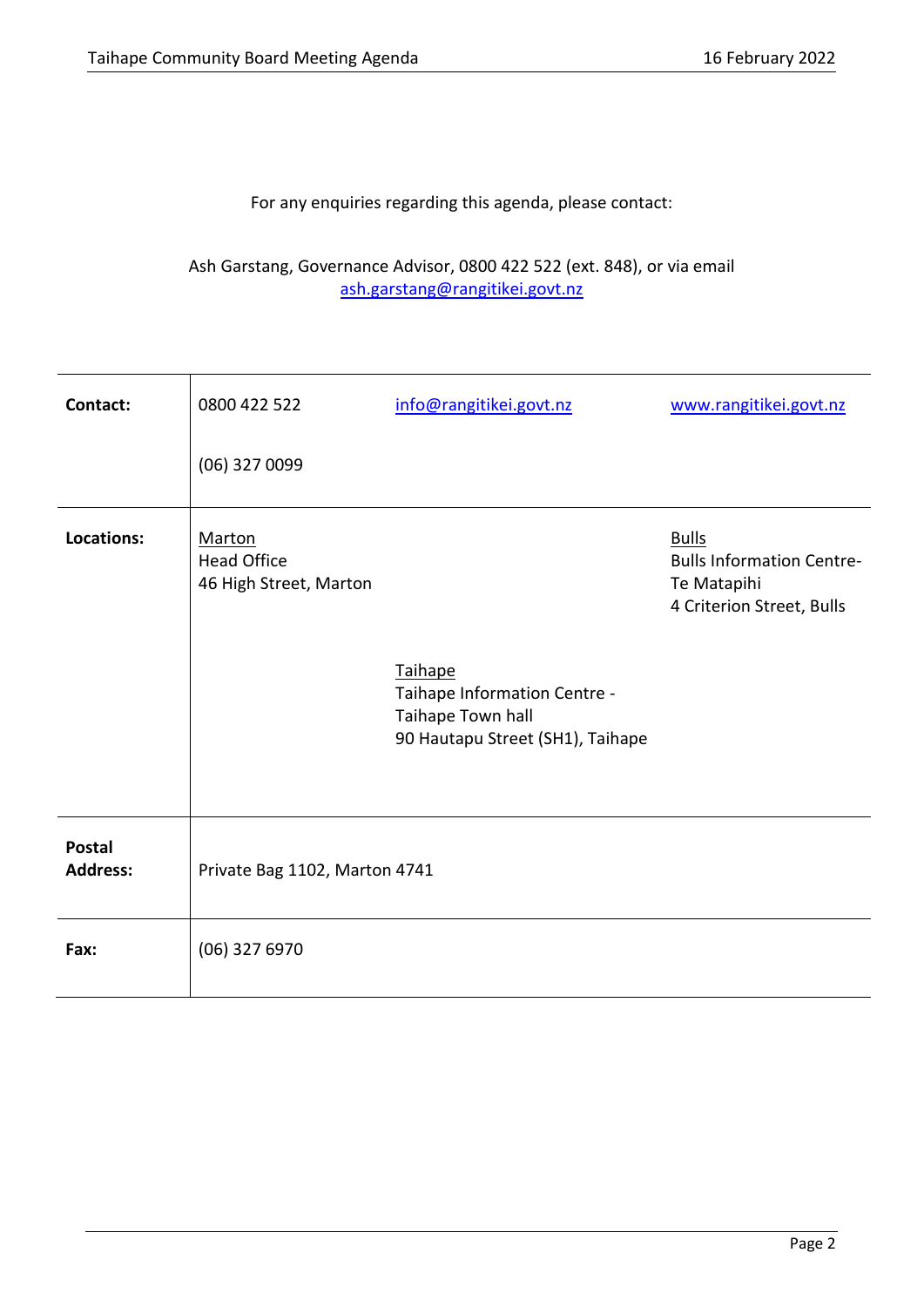# Notice is hereby given that a Taihape Community Board Meeting of the Rangitikei District Council will be held in the Kokako Street Pavilion, 2 Kokako Street, Taihape on Wednesday, 16 February 2022 at 5.30 pm.

# **Order Of Business**

| 1            |      |                                                                  |  |
|--------------|------|------------------------------------------------------------------|--|
| $\mathbf{2}$ |      |                                                                  |  |
| 3            |      |                                                                  |  |
| 4            |      |                                                                  |  |
| 5            |      |                                                                  |  |
| 6            |      |                                                                  |  |
|              | 6.1  |                                                                  |  |
| 7            |      |                                                                  |  |
|              | 7.1  |                                                                  |  |
| 8            |      |                                                                  |  |
|              | 8.1  |                                                                  |  |
| 9            |      |                                                                  |  |
|              | 9.1  |                                                                  |  |
|              | 9.2  | Welcoming Communities Update for Community Committees & Boards - |  |
|              | 9.3  |                                                                  |  |
|              | 9.4  |                                                                  |  |
|              | 9.5  |                                                                  |  |
| 10           |      |                                                                  |  |
|              | 10.1 |                                                                  |  |
|              | 10.2 |                                                                  |  |
| 11           |      |                                                                  |  |
| 12           |      |                                                                  |  |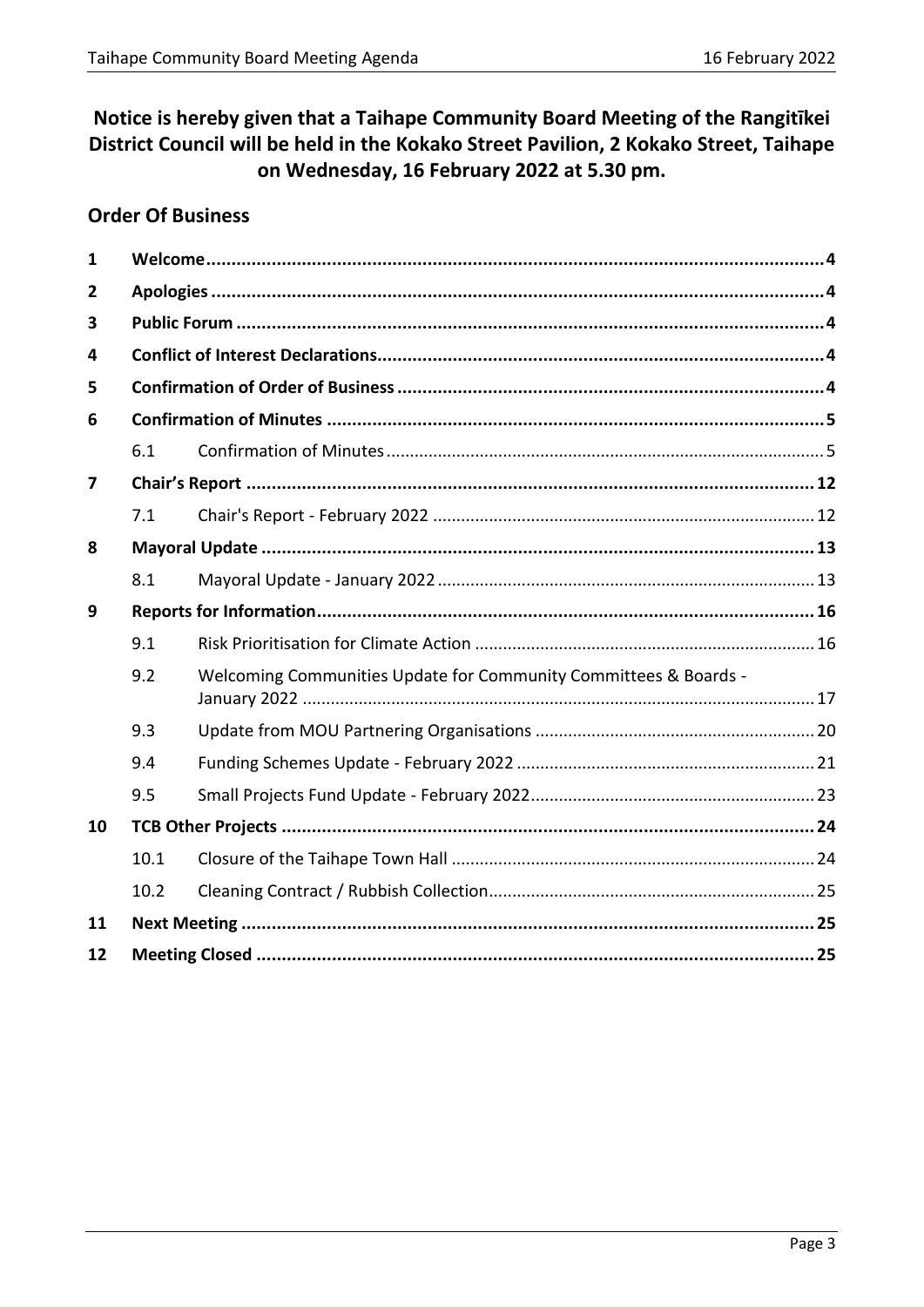# **AGENDA**

<span id="page-3-0"></span>**1 Welcome** 

# <span id="page-3-1"></span>**2 Apologies**

# <span id="page-3-2"></span>**3 Public Forum**

No public forum.

# <span id="page-3-3"></span>**4 Conflict of Interest Declarations**

Members are reminded of their obligation to declare any conflicts of interest they might have in respect of items on this agenda.

# <span id="page-3-4"></span>**5 Confirmation of Order of Business**

That, taking into account the explanation provided why the item is not on the meeting agenda and why the discussion of the item cannot be delayed until a subsequent meeting, enter item number be dealt with as a late item at this meeting.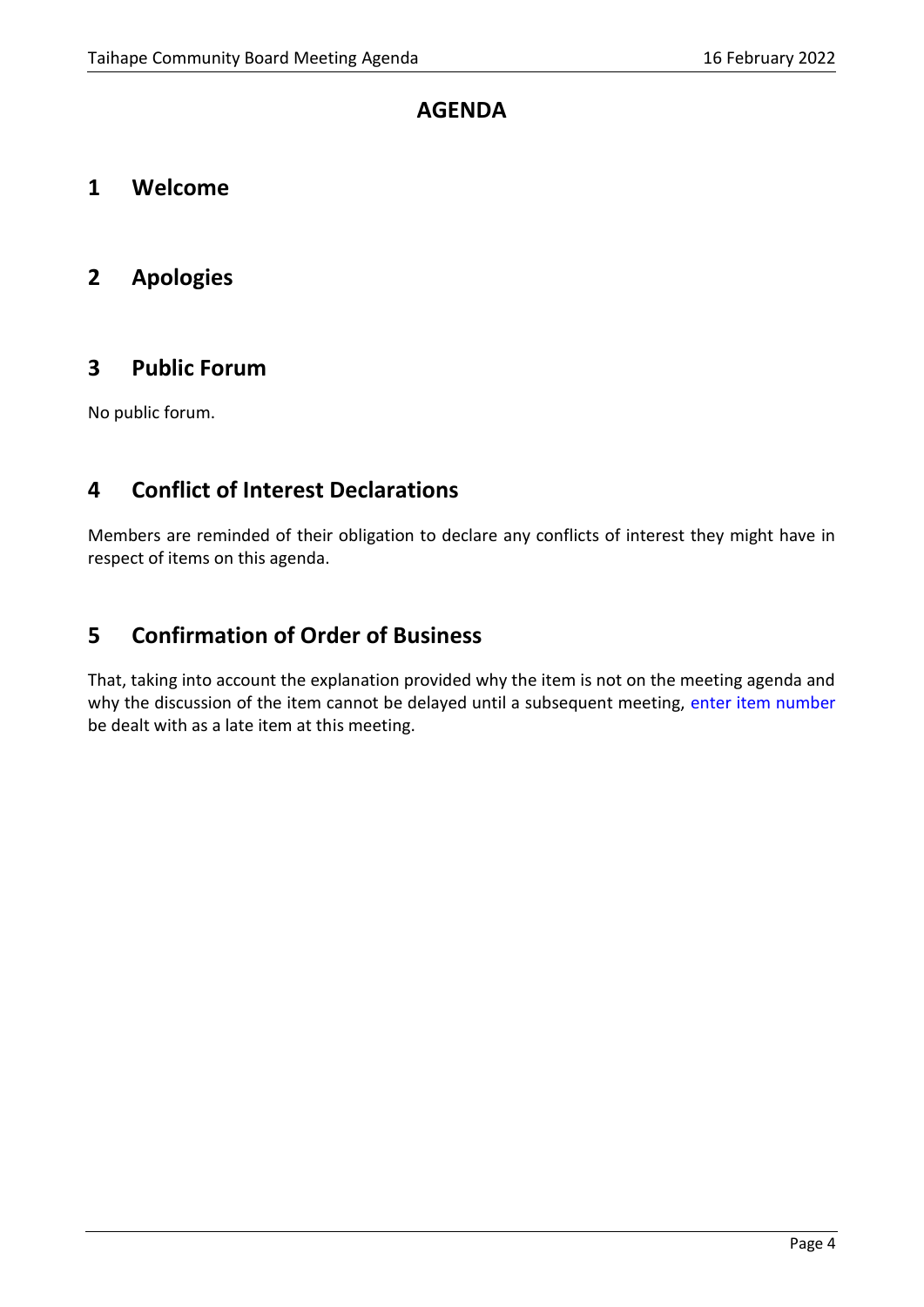# <span id="page-4-0"></span>**6 Confirmation of Minutes**

# <span id="page-4-1"></span>**6.1 Confirmation of Minutes**

# **Author: Ash Garstang, Governance Advisor**

# **1. Reason for Report**

1.1 The minutes from the Taihape Community Board meeting held on 15 December 2021 are attached.

# **Attachments**

**1. Taihape Community Board Meeting - 15 December 2021**

#### **Recommendation**

That the minutes of the Taihape Community Board meeting minutes held on 15 December 2021, **as amended/without amendment**, be taken as read and verified as an accurate and correct record of the meeting, and that the electronic signature of the Chair of this committee be added to the official minutes document as a formal record.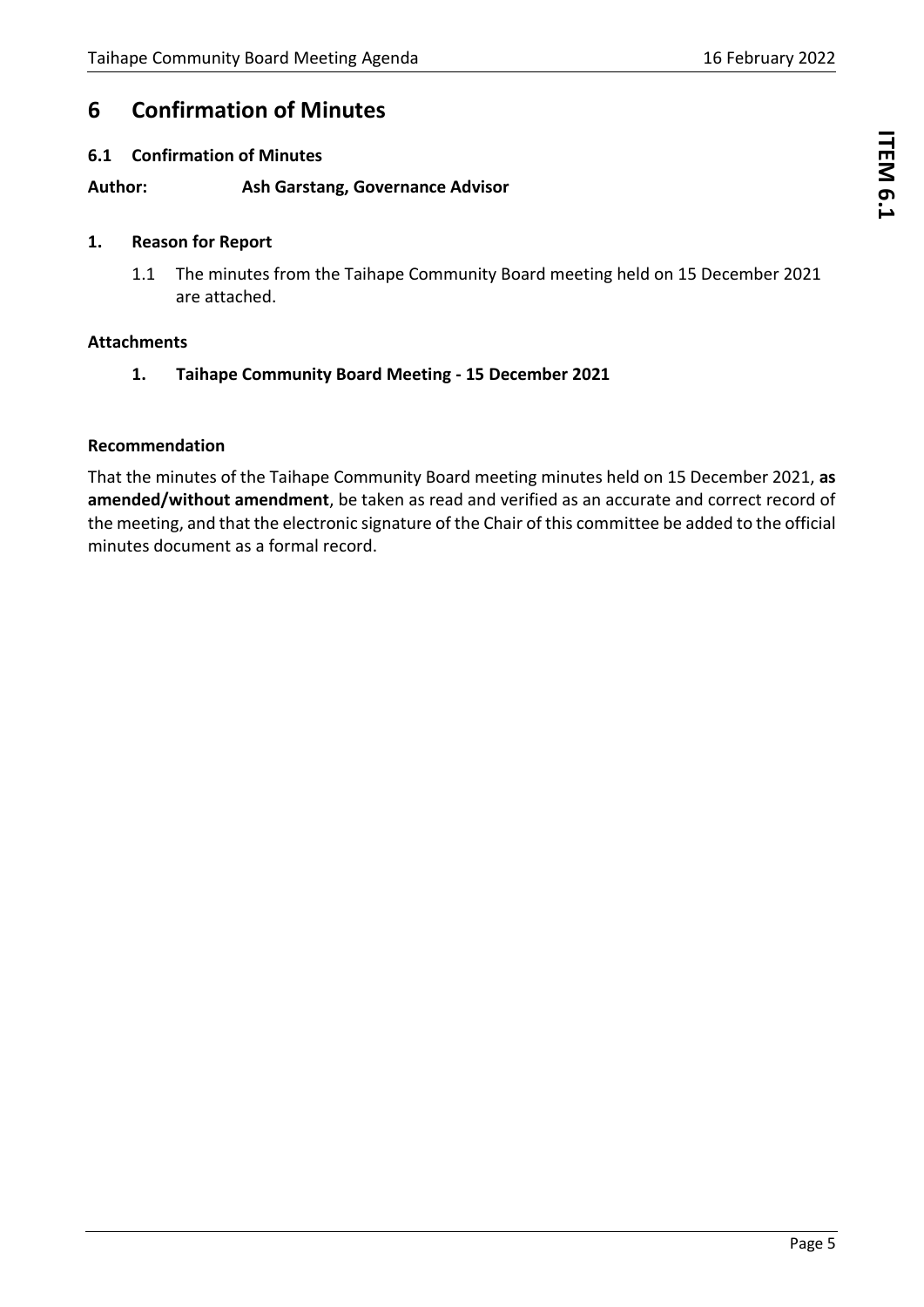| 6.1               | MINUTES        | <b>RANGITIKEI</b><br>DISTRICT COUNCIL<br>Making this place home.                                                           |
|-------------------|----------------|----------------------------------------------------------------------------------------------------------------------------|
| <b>ATTACHMENT</b> | <b>MEETING</b> | <b>UNCONFIRMED: TAIHAPE COMMUNITY BOARD</b>                                                                                |
|                   | Date:          | <b>Wednesday, 15 December 2021</b>                                                                                         |
|                   | Time:          | 5.30 pm                                                                                                                    |
|                   | Venue:         | <b>Council Chamber</b><br><b>Taihape Town Hall</b><br>90 Hautapu Street<br><b>Taihape</b>                                  |
|                   | Present        | Ms Michelle Fannin<br>Ms Emma Abernethy<br>Cr Angus Gordon<br>Cr Tracey Hiroa<br>Cr Gill Duncan<br><b>HWTM Andy Watson</b> |
|                   | In attendance  | Ms Gaylene Prince, Group Manager - Community Services<br>Ms Dawn Hesketh, Library and Information Officer                  |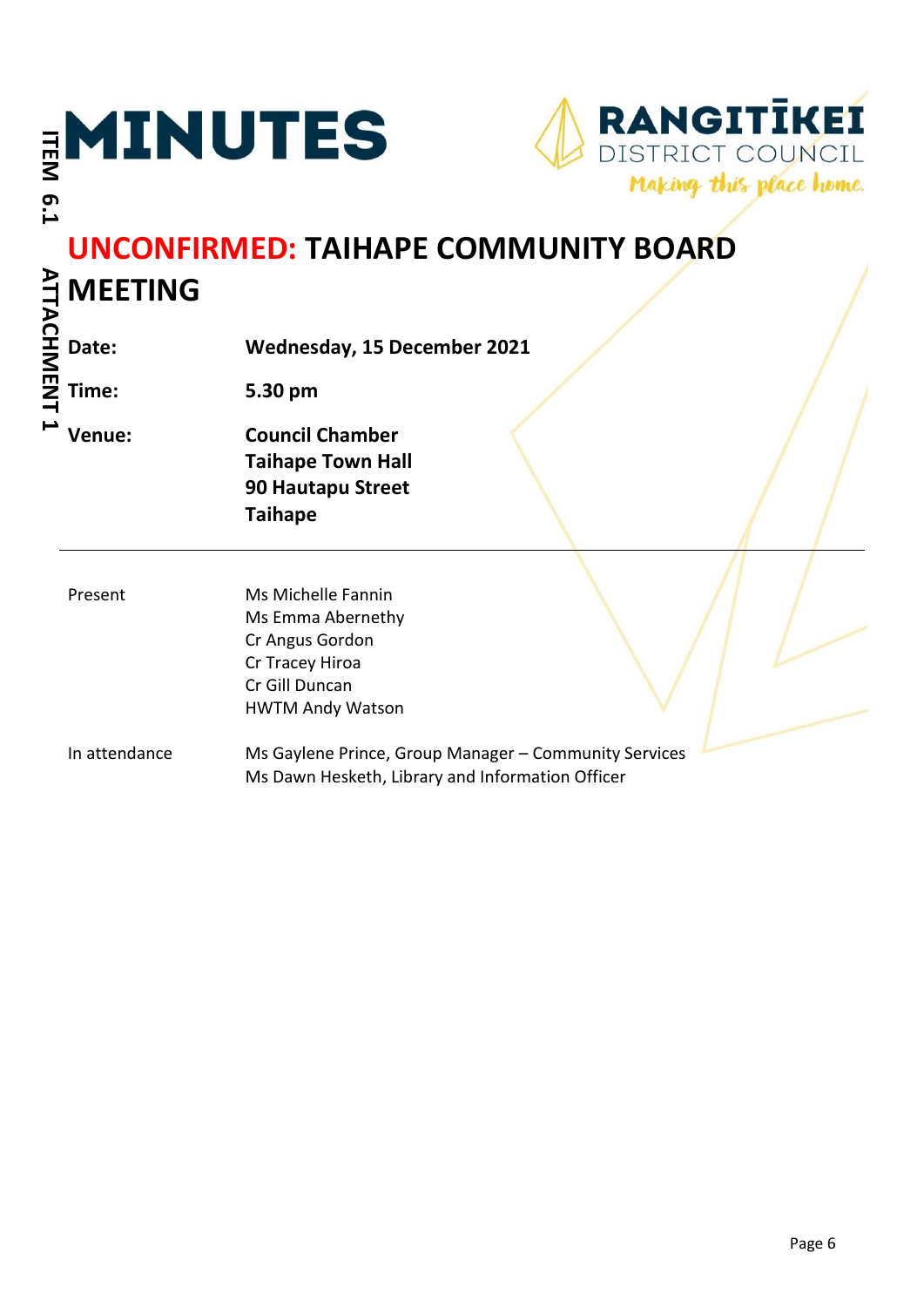# **Order of Business**

H

| 1  |      |                                                                 |
|----|------|-----------------------------------------------------------------|
| 2  |      |                                                                 |
| 3  |      |                                                                 |
| 4  |      |                                                                 |
| 5  |      |                                                                 |
| 6  |      |                                                                 |
| 7  |      |                                                                 |
|    | 7.1  | Follow-up Action Items from Taihape Community Board Meetings  3 |
| 8  |      |                                                                 |
|    | 8.1  |                                                                 |
| 9  |      |                                                                 |
|    | 9.1  |                                                                 |
| 10 |      |                                                                 |
|    | 10.1 |                                                                 |
| 11 |      |                                                                 |
|    | 11.1 |                                                                 |
|    | 11.2 |                                                                 |
|    | 11.3 |                                                                 |
|    | 11.4 |                                                                 |
| 12 |      |                                                                 |
|    | 12.1 |                                                                 |
|    | 12.2 |                                                                 |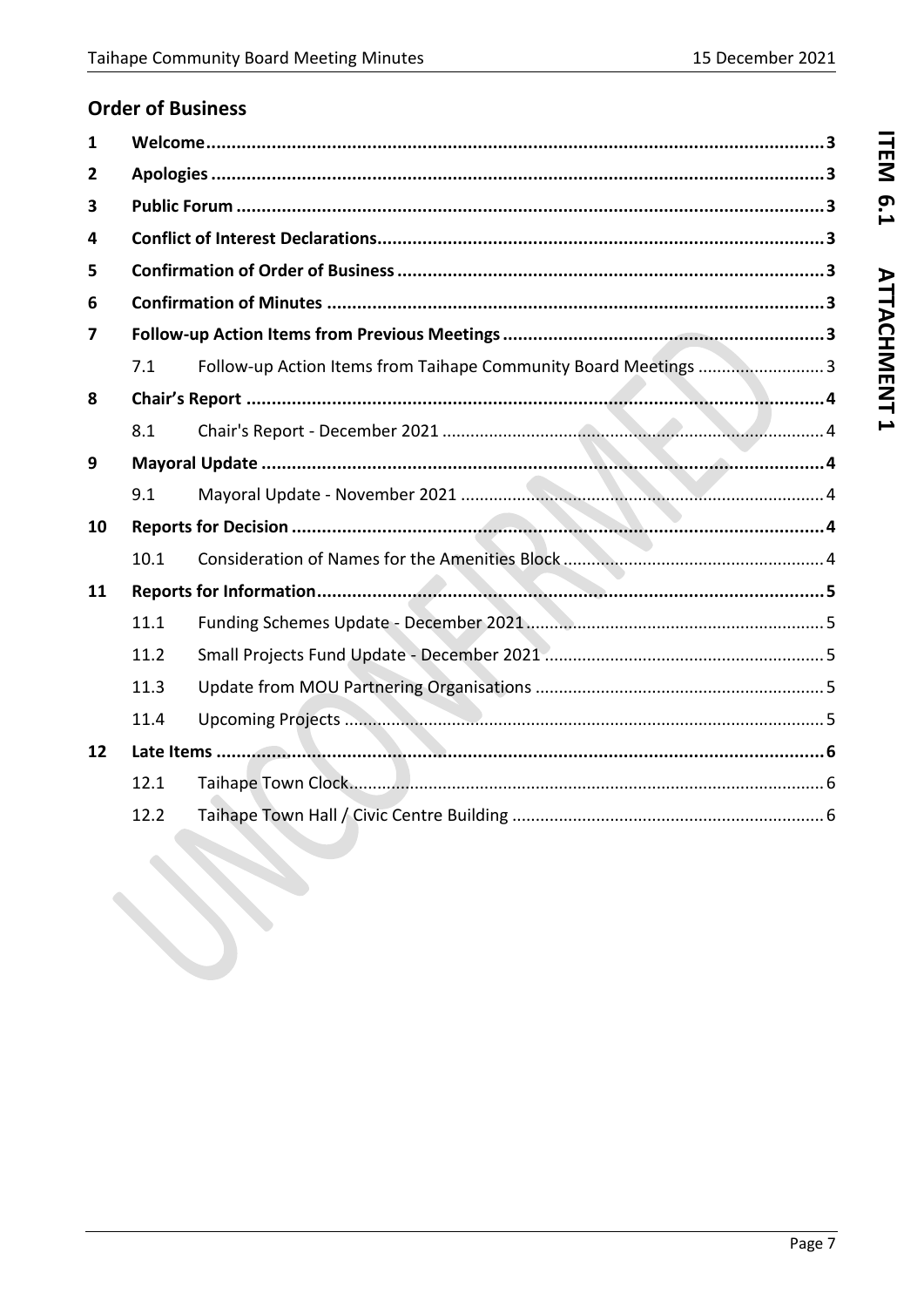# **1 Welcome**

Ms Michelle Fannin took the chair and welcomed everyone present to the meeting.

# **2 Apologies**

# **Resolved minute number 21/TCB/039**

That the apology for Mrs Ann Abernethy be received.

Ms M Fannin/Ms E Abernethy. Carried

# **3 Public Forum**

No public forum.

# **4 Conflict of Interest Declarations**

No conflicts of interest were declared.

# **5 Confirmation of Order of Business**

There were no changes to the order of business.

# **6 Confirmation of Minutes**

# **Resolved minute number 21/TCB/040**

That the minutes of the Taihape Community Board meeting minutes held on 6 October 2021, without amendment, be taken as read and verified as an accurate and correct record of the meeting, and that the electronic signature of the Chair of this committee be added to the official minutes document as a formal record.

Cr A Gordon/Ms E Abernethy. Carried

# **7 Follow-up Action Items from Previous Meetings**

# **7.1 Follow-up Action Items from Taihape Community Board Meetings**

Taken as read.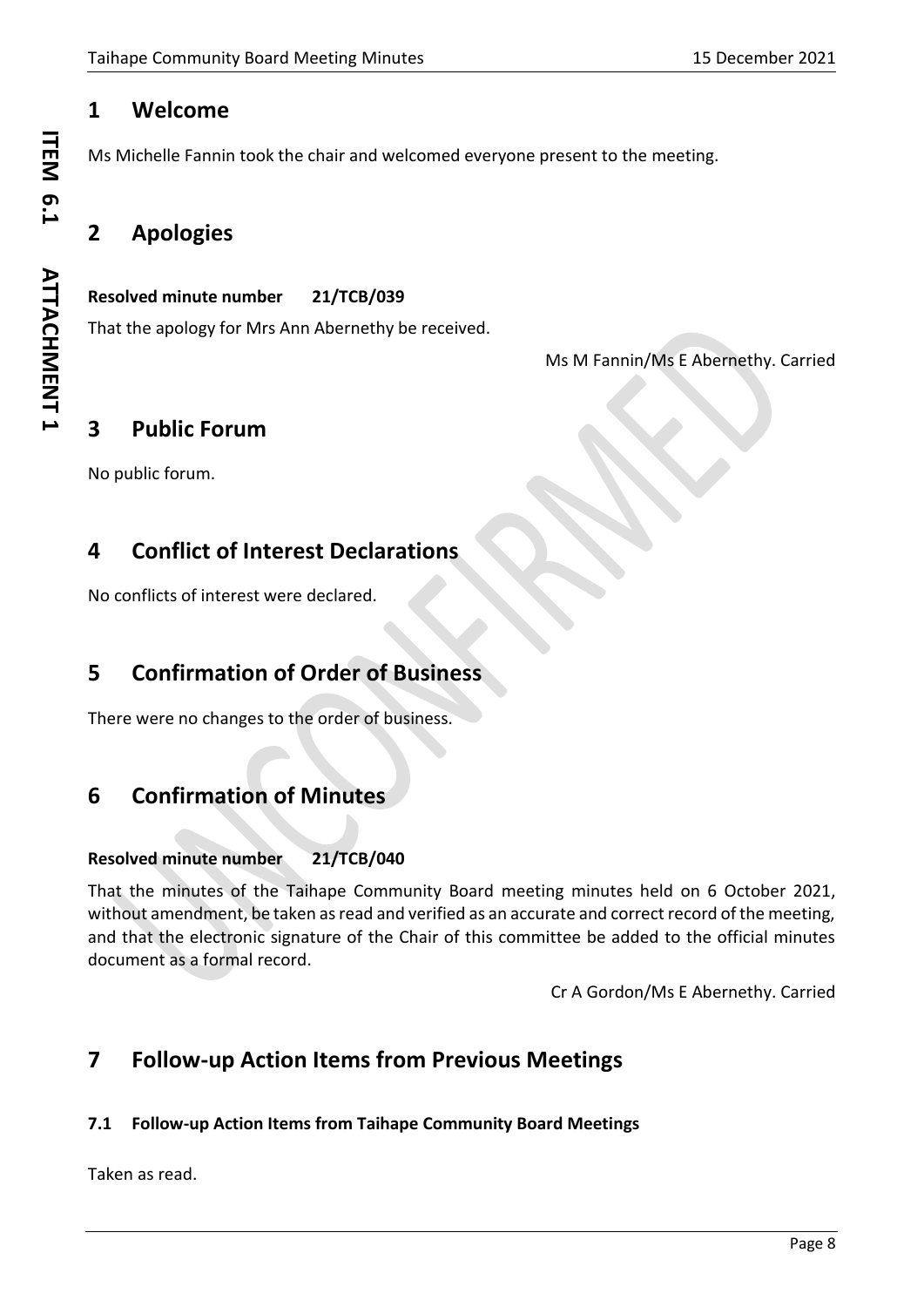# **Resolved minute number 21/TCB/041**

That the report 'Follow-up Action Items from Taihape Community Board Meetings' be received.

Ms E Abernethy/Ms M Fannin. Carried

# **8 Chair's Report**

# **8.1 Chair's Report - December 2021**

Taken as read.

**Resolved minute number 21/TCB/042**

That the Chair's Report – December 2021 be received.

# Ms E Abernethy/Cr A Gordon. Carried

# **9 Mayoral Update**

# **9.1 Mayoral Update - November 2021**

Taken as read.

# **Resolved minute number 21/TCB/043**

That the Mayoral Update - November 2021 be received.

Cr A Gordon/Cr T Hiroa. Carried

# **10 Reports for Decision**

# **10.1 Consideration of Names for the Amenities Block**

Taken as read.

# **Resolved minute number 21/TCB/044**

That the Taihape Community Board endorse the names:

• Ngā Awa Block for the whole Amenities block, with Rangitikei, Hautapu, Moawhango and Kawhatau for individual rooms.

Cr T Hiroa/Ms E Abernethy. Carried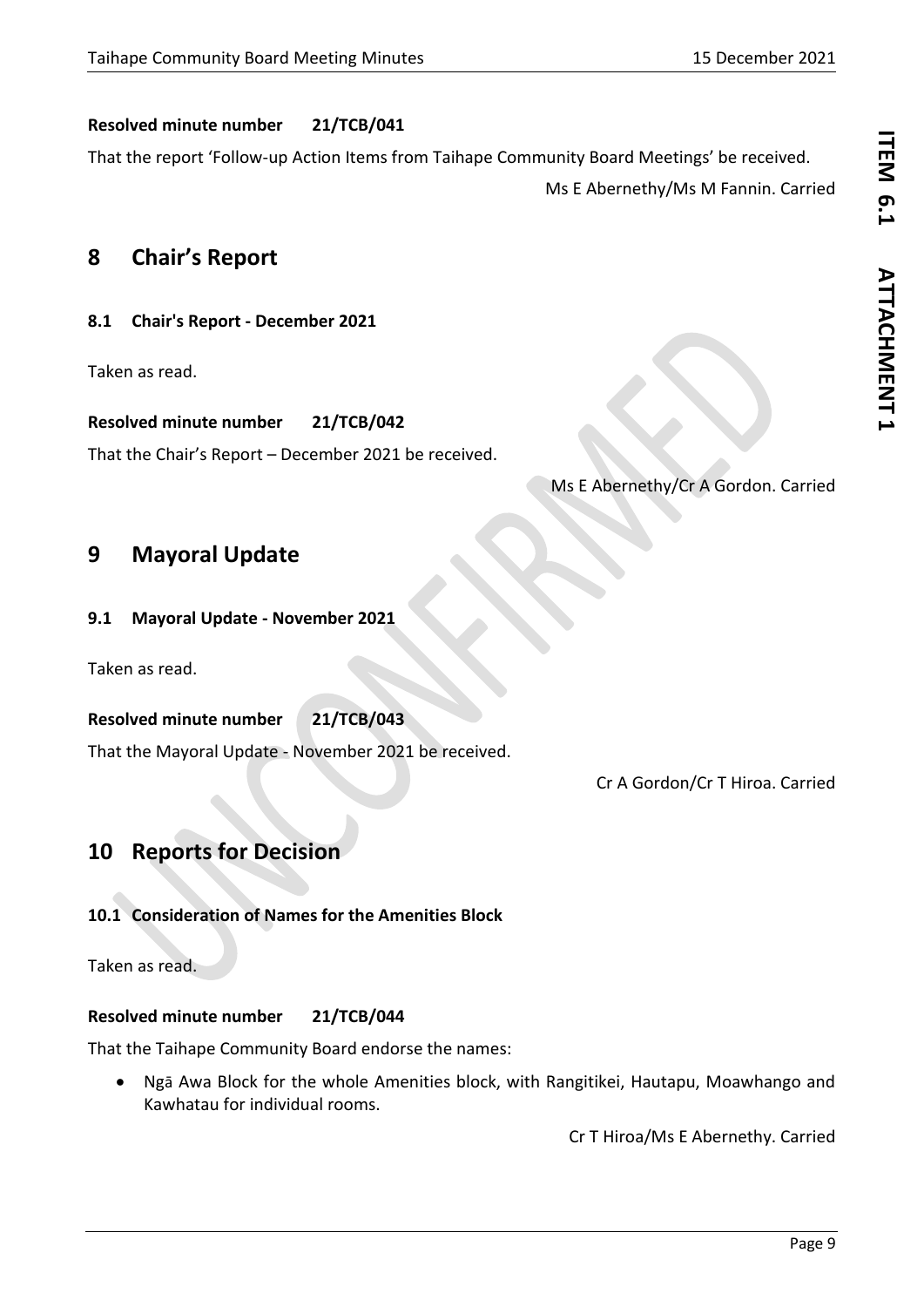# **11 Reports for Information**

# **11.1 Funding Schemes Update - December 2021**

Taken as read.

# **Resolved minute number 21/TCB/045**

That the Funding Schemes Update – December 2021 be received.

Ms M Fannin/Cr T Hiroa. Carried

# **11.2 Small Projects Fund Update - December 2021**

Some accounts have not yet been received.

# **Resolved minute number 21/TCB/046**

That the 'Small Projects Fund Update – December 2021' report be received.

Ms M Fannin/Cr T Hiroa. Carried

# **11.3 Update from MOU Partnering Organisations**

No MOU update.

# **11.4 Upcoming Projects**

Ms Fannin is to meet with the new owner of New World to discuss the proposed notice board.

Enhancement of Hautapu Street: Ms A. Abernethy is to canvas business owners from McDonalds to Bell's Diesel in Hautapu Street and also Tui Street, to ascertain interest in having planter boxes outside their premises. The Taihape Community Board are to hold a workshop on January 25<sup>th</sup> to discuss the Town Hall and Town Centre plan. The Mayor asked that the Board try to make people aware of the 'Fix it' form on the Council website, and to encourage them to use it.

# **Resolved minute number 21/TCB/047**

That that report 'Upcoming Projects' be received.

Ms M Fannin/Cr A Gordon. Carried

# **12 Late Items**

# **12.1 Taihape Town Clock**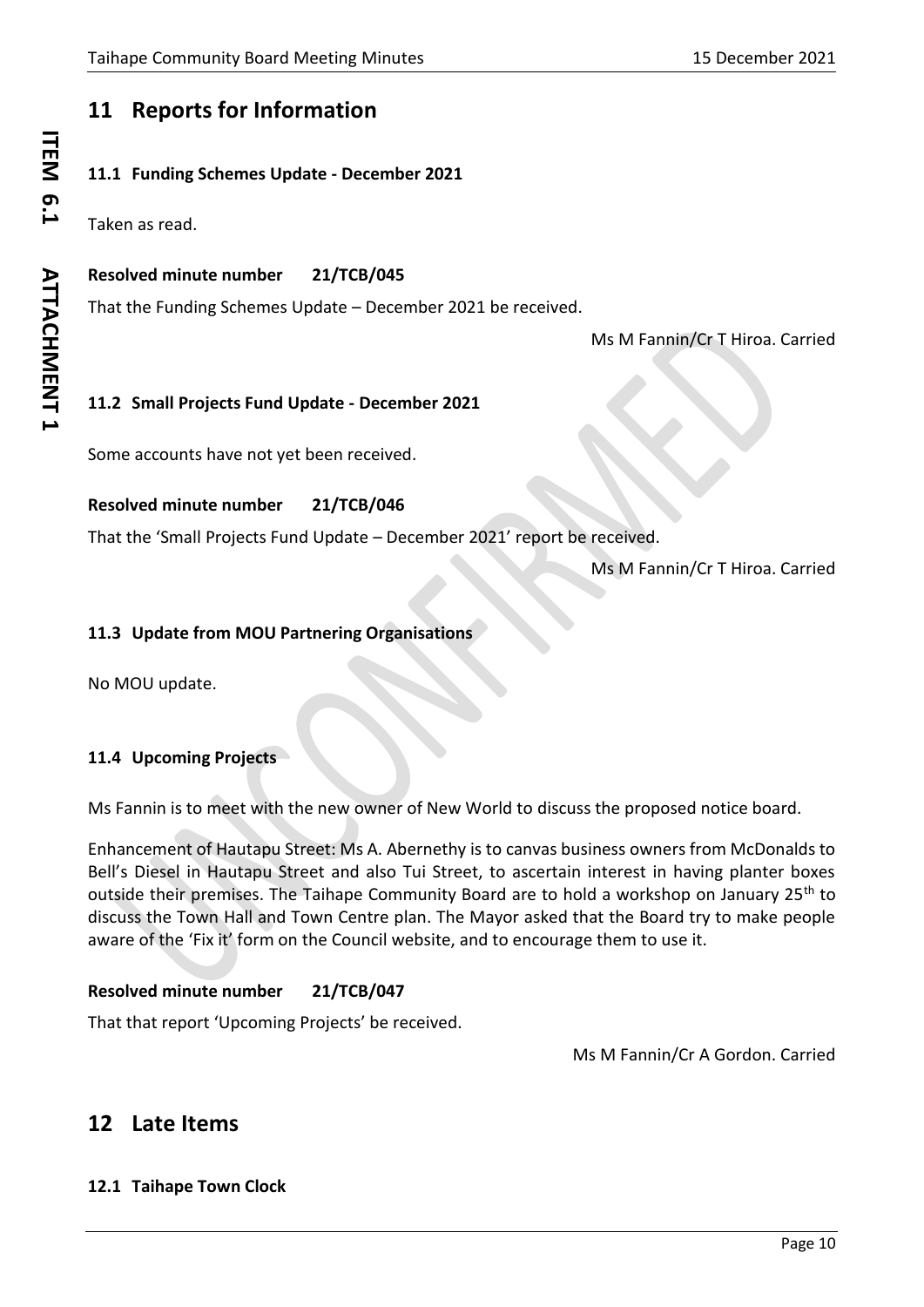# **Resolved minute number 21/TCB/048**

That the Taihape Community Board asks that, as the Taihape Town Clock is presently being prepared for re-painting, that the base be re-painted in the colour 'Blue Whale'.

Ms M Fannin/Cr A Gordon. Carried

# **12.2 Taihape Town Hall / Civic Centre Building**

#### **Resolved minute number 21/TCB/049**

Taihape Community Board, in considering the recent closure of the Taihape Town Hall / Civic Centre building, asks that Council:

- 1. Moves with urgency to progress a solution for the building, and
- 2. Re-considers the prioritisation of the Taihape Town Hall / Civic Centre capital expenditure project within the 2021/31 Long Term Plan programme.

Ms M Fannin/Cr T Hiroa. Carried

#### **The meeting closed at 6.30 pm.**

**The minutes of this meeting were confirmed at the Taihape Community Board held on 16 February 2022.**

**...................................................**

**Chairperson**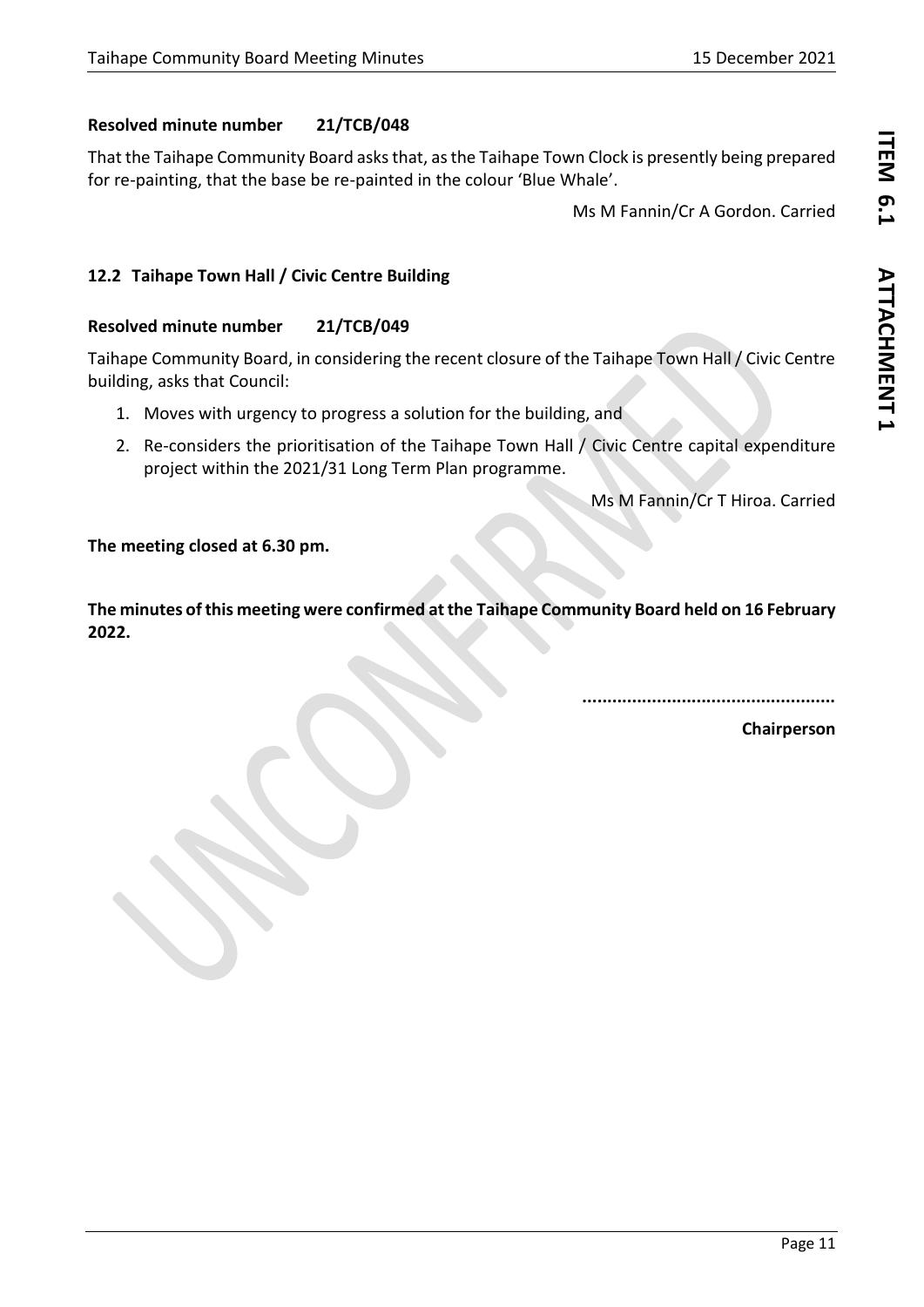# <span id="page-11-0"></span>**7 Chair's Report**

# <span id="page-11-1"></span>**7.1 Chair's Report - February 2022**

# **Author: Ann Abernethy, Chair**

While 2022 is a new year it remains one of uncertainty and concern. Under the circumstances it is easy for negativity to creep in but let us all "play by the rules" and support each other to remain positive.

The first Workshop for the Board on Wednesday 2<sup>nd</sup> had a very full agenda with plans and projects discussed. To start on a positive note, the Board congratulates Sandra Spiers on the award of the QSM for services to first aid within the community and to the Taihape Squash Club for the award of "Club of the Year" a national award.

The Board continues to work on existing projects and plan ahead--at the Dog Park there has been tightening of wires, extra boarding and improvement to the entrance. The Park was well used over the holiday period and users that I spoke with commented that they have made Taihape their stopping place of choice because of the Park and that is what we like to hear.

Unfortunately, not everyone appreciates what is provided and it is disappointing to see vandalism occurring. The Board has arranged for this to be rectified. We are awaiting a quote from a local firm to provide concrete pads under the picnic tables at Quickstop corner to avoid the constant moving of these for mowing.

A report from Murray Phillips informed us of progress he has made towards making our community a more interesting and attractive place to visit plus I have had a long and productive meeting with TCDT discussing shared projects, plans and concerns. A shared concern is the speed of motorists approaching pedestrian crossings now that school is back. We would like to alert RDC to this and ask for advice on the possibility of speed bumps.

The beautification of our main street will be a shared project together with the issue of empty shops. I have spoken with some shop owners on this. The monthly publication by TCDT of the small "newspaper \_ Talk up Taihape or TUT" enables the Board to communicate with our wider community.

The issue on which the Community Board will be asking for input from all community members is the future of our Town Hall. This is an important issue for our town and district and clear lines of communication are vital. The Board asks that it be kept fully informed on this issue. As you will be aware we have already asked RDC to prioritise the discussion and to be fully inclusive of our community.

Stay safe

Nga mihi

Ann Abernethy (Chair)

# **Recommendation**

That the Chair's Report – February 2022 be received.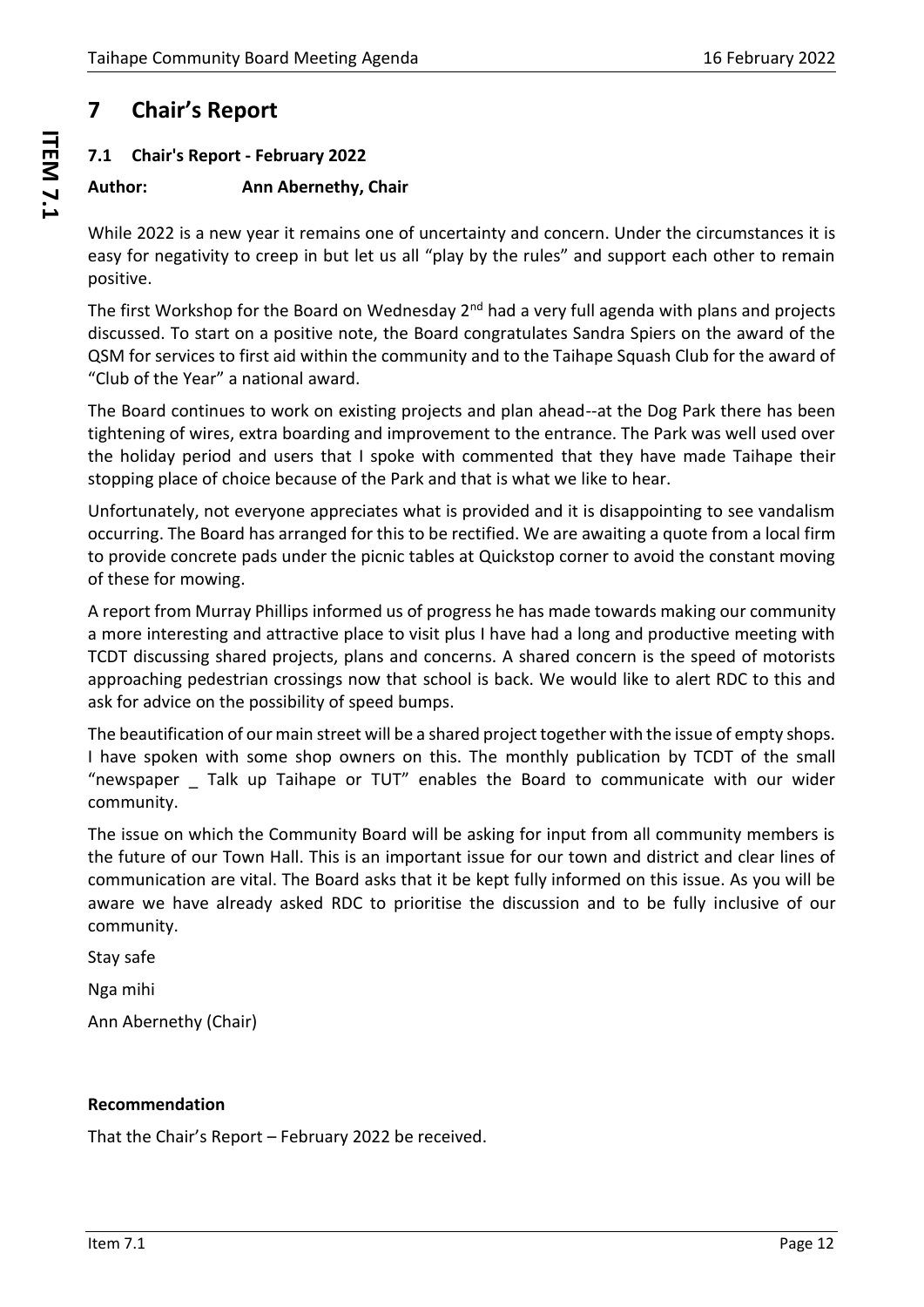# ITEM 8.1 **ITEM 8.1**

# <span id="page-12-0"></span>**8 Mayoral Update**

# <span id="page-12-1"></span>**8.1 Mayoral Update - January 2022**

# **Author: Andy Watson, His Worship the Mayor**

Welcome to 2022 - I hope that everybody was able to take some time off - I certainly did, spending the best part of a week with my extended family, realising how tiring it is looking after my mokopuna. However, we are back into work mode, but before I start talking about Council matters, we have a strong Pasifika community in our District and although we don't have a huge number of people from Tonga in the Rangitīkei, our thoughts certainly go out to the Tongan community. I don't think we immediately realised the extent as to what had happened but it certainly illustrates how vulnerable the Pacific and New Zealand are sitting on the ring of fire that leaves us prone to natural disasters such as earthquakes and volcanic eruptions. I note also that a sequence of tectonic earthquakes have been recorded on Mt Ruapehu during January, together with the 5.8 magnitude earthquake just east of Stratford earlier in the month and we hope this is just part and parcel of routine rumblings. It is timely to remind ourselves the importance of being prepared in an emergency event.

- **1.** Onto Council business. We seem to have only just finished the Long Term Plan and had unqualified sign-off from Audit and now we have to start thinking about our Annual Plan and any changes of significance from our LTP position. One of the realities we face (as a consequence of Covid) is that the cost of doing work has dramatically increased especially in the area of capital work programmes. It's probably fair to say there will be a 25-30% cost increase across the board for capital works and we will need to take our time to understand those implications.
- **2.** At the end of last year the Taihape Civic Centre, which includes the Library, was closed because of the earthquake risk to staff and the community. The Chief Executive has relocated those facilities to the old BNZ building, which has been earthquake strengthened and while not ideal, it leaves us in the position of being able to continue "normal" service to the Taihape community. The strengthening or replacement of the Taihape facility is already embedded within our Long Term Plan along with the work that still needs to be done in Marton. Councillors will need to look through all the implications of how we are able to deliver those changes over the next 2-3 years. There will be a number of business cases and public meeting consultations around these issues so at this stage it's purely a case of watch this space and get engaged when we ask under consultation.

Alongside the Council work on our Annual Plan and capital works programme is an extensive work schedule around Governmental changes. Central Government is seeking changes within the 3 Waters and I have spoken extensively on that, but is also seeking changes under a number of other areas such as the District Plan changes under the RMA Reforms, Future for Local Government review, Emergency Management Review and Climate Change Reform to name a few. It is important that Council understands what is being proposed and spends the time working on our response – if we don't do so the risk we face is a loss of our community input into what will become regional directives.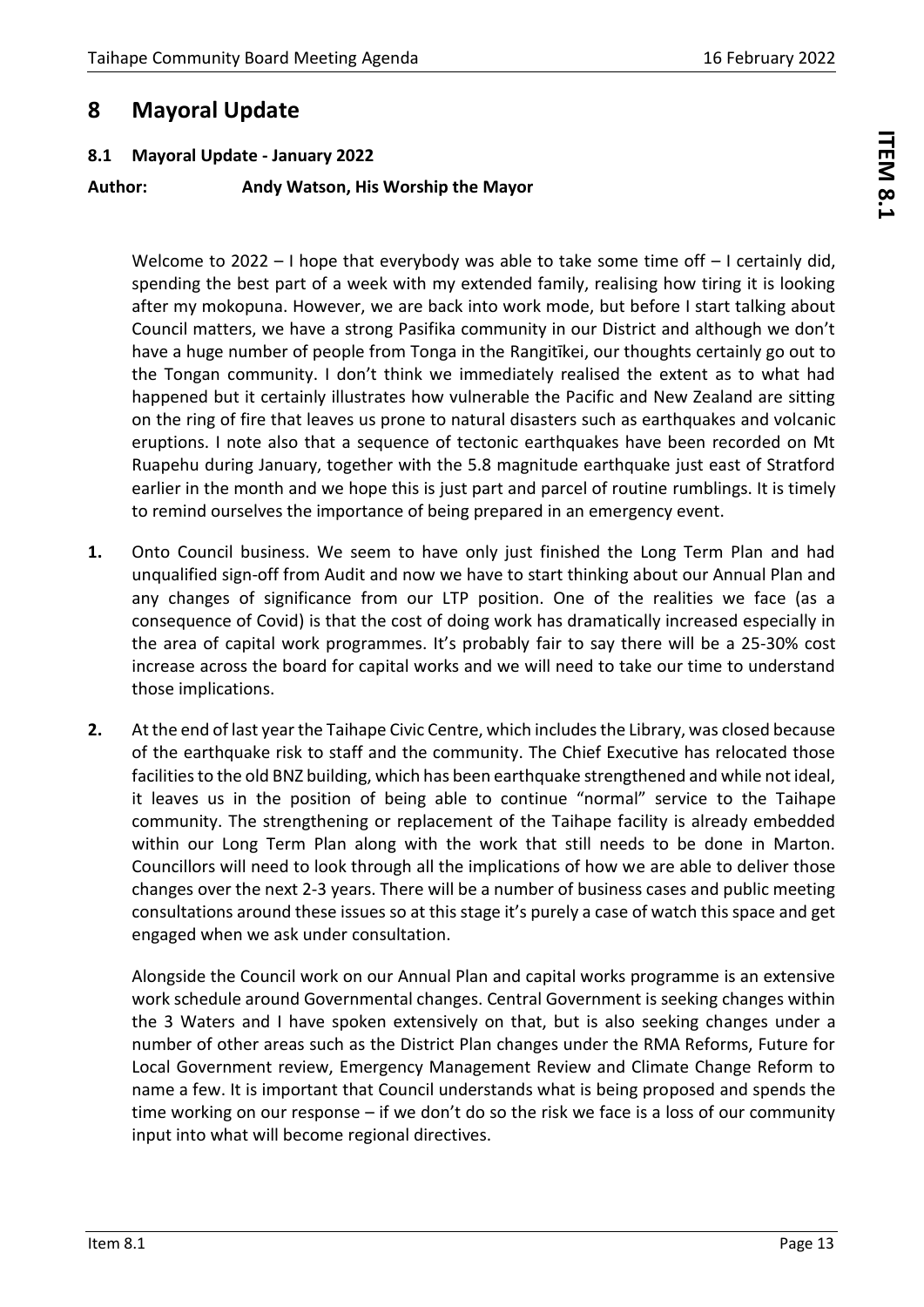# **Mayors Engagement**

|    | January 2022                                                                   |
|----|--------------------------------------------------------------------------------|
| 11 | Attended meeting with RSA re proposed vet unveiling on 5 March                 |
|    | Visited family at Scotts Ferry who had suffered a recent car accident          |
|    | Attended monthly RDC/Police meeting                                            |
|    | Attended Online Impact Collective Leadership Team - COVID update meeting       |
|    | Attended weekly meeting with Deputy Mayor                                      |
| 13 | Attended meeting with ratepayers in Taihape                                    |
|    | Attended meeting with Marton developer                                         |
| 14 | Attended fortnightly discussion on Economic Development/Spatial Plan update    |
|    | Attended weekly Regional Leadership Group Online Meeting                       |
|    | Attended meeting to discuss Financial Review                                   |
| 17 | Attended breakfast meeting with Mayor Helen Worboys                            |
| 18 | Attended weekly meeting with Chief Executive                                   |
|    | Attended Trifecta (NEMA) Workshop - Governance (Local & Regional Authorities)  |
|    | Attended meeting to discuss draft submission to RMA reform                     |
|    | Attended weekly meeting with Deputy Mayor                                      |
| 19 | Attended Opening Ceremony of Marton RSA & Citizens' Memorial Hall              |
|    | Attended meeting on MRH progress                                               |
| 20 | Attended Pae Tawhiti Rangitikei Beyond Advisory Group Meeting                  |
|    | Attended meeting/MRH site visit with Martyn Dunne REDSO                        |
| 21 | Attended weekly Regional Leadership Group Online Meeting                       |
| 25 | Attended fortnightly Regional Transport Matters/Regional Chiefs meeting        |
|    | Attended Ratana Church 25th Ceremony                                           |
|    | Attended meeting on MRH progress                                               |
|    | Attended weekly meeting with Deputy Mayor                                      |
| 26 | Attended weekly meeting with Chief Executive                                   |
|    | Attended Rural Professionals Meeting Manawatu                                  |
| 27 | <b>Attended Council Meeting</b>                                                |
|    | Attended Finance & Performance Committee Meeting                               |
| 28 | To attend weekly Regional Leadership Group online meeting                      |
|    | To attend Lake Waipu/Ratana Freshwater Improvement Fund meeting                |
|    | To attend Future of Local Government Workshop - The System of Local Governance |
| 31 | To attend Regional Relationship Meeting with Waka Kotahi                       |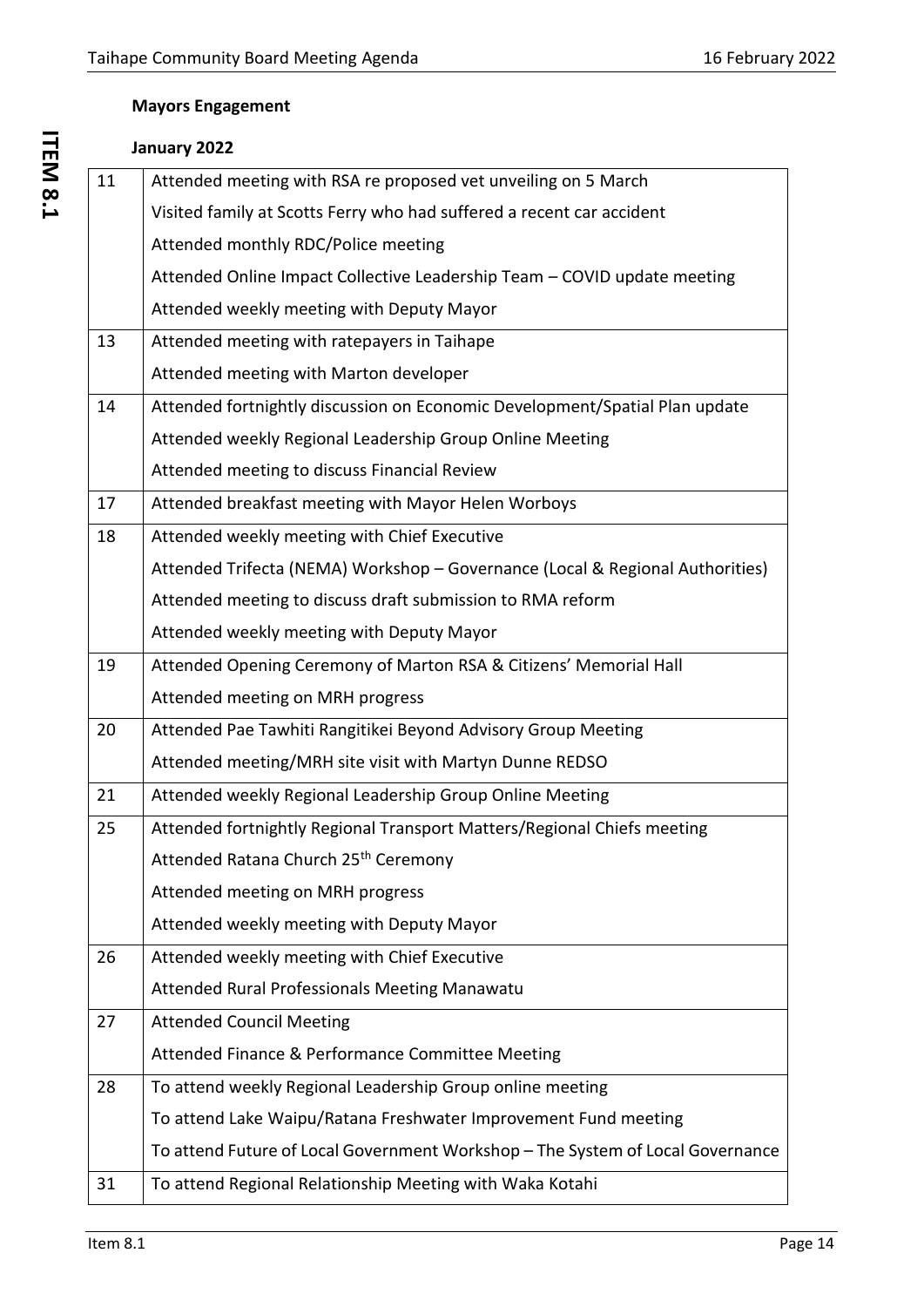To attend Bulls Community Committee Meeting

# **Recommendation**

That the Mayoral Update – January 2022 be received.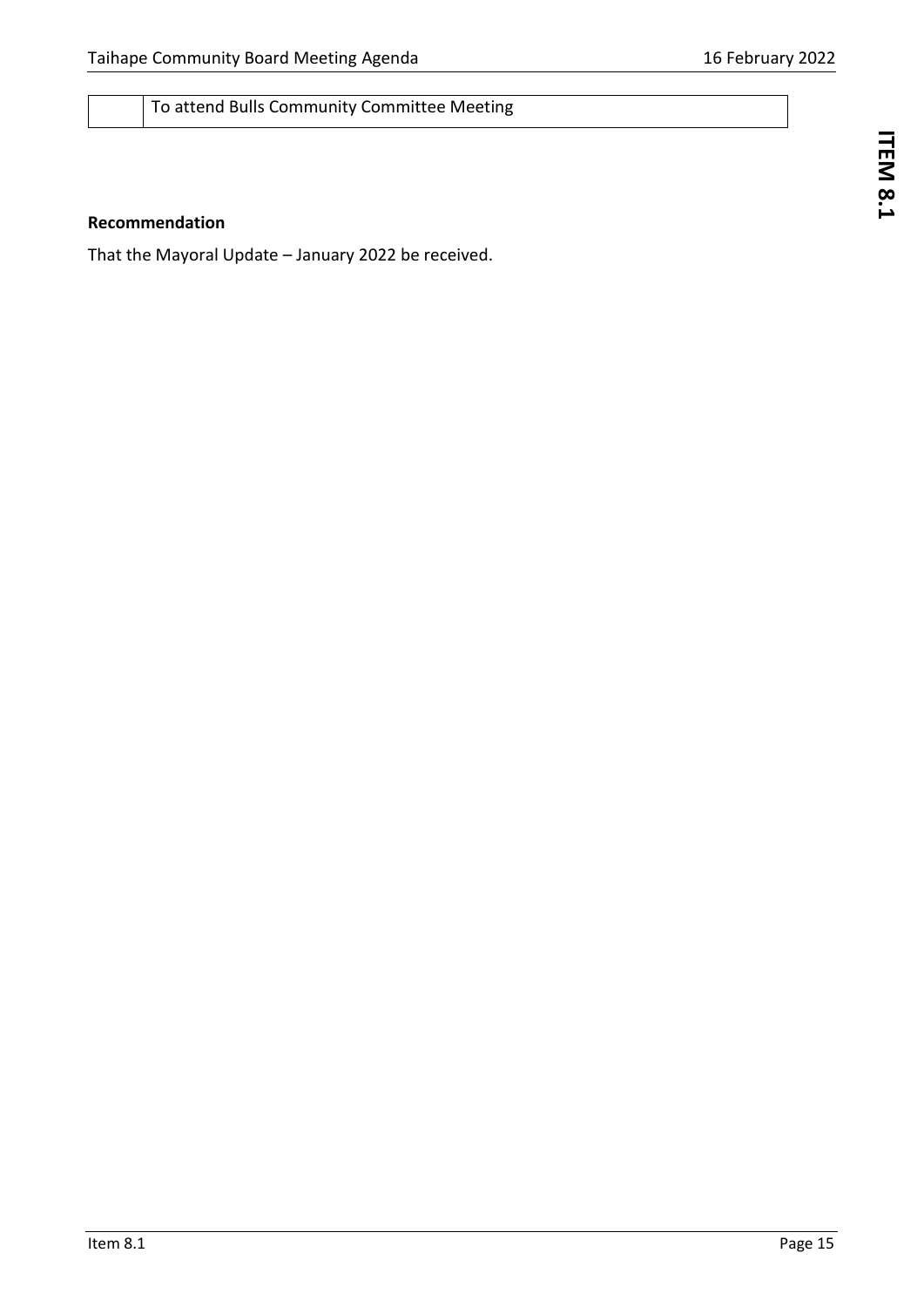# <span id="page-15-0"></span>**9 Reports for Information**

# <span id="page-15-1"></span>**9.1 Risk Prioritisation for Climate Action**

**Author: Kezia Spence, Executive Assistant- Group Managers**

**Authoriser: Carol Gordon, Group Manager - Democracy & Planning**

#### **1. Reason for Report**

- 1.1 The purpose of this report is to seek feedback from the committee regarding issues relating to climate change in the Rangitīkei District and prioritise the issues that impact, and are most relevant, within our local communities.
- 1.2 Consideration of local priorities is an important step towards the development of a collective response.

# **2. Project Overview**

2.1 The Manawatū - Whanganui Climate Change Risk Assessment (MW CCRA) was commissioned by Horizons Regional Council and the outcome provided was an assessment of climate related risks for the region. The risk assessment did not specify what individual or collective priorities should be so we are seeking feedback from our communities on what they think these are. These priorities will differ across communities and groups, at different scales. The feedback provided from this committee will help develop a regional climate action plan for consideration by the Climate Action Joint Committee (which is made up of elected members from councils across our region).

#### **3. Discussion Questions**

- 3.1 Staff will be present to provide further information and to ask for feedback.
- 3.2 It would be useful for Committee members to think about the following questions prior to the meeting:
	- What climate issues is your community or yourself, currently facing, or what might be a significant issue in the future?
	- What impacts will climate change have on your community or yourself?

#### **Recommendation**

That the report 'Risk Prioritisation for Climate Action' be received.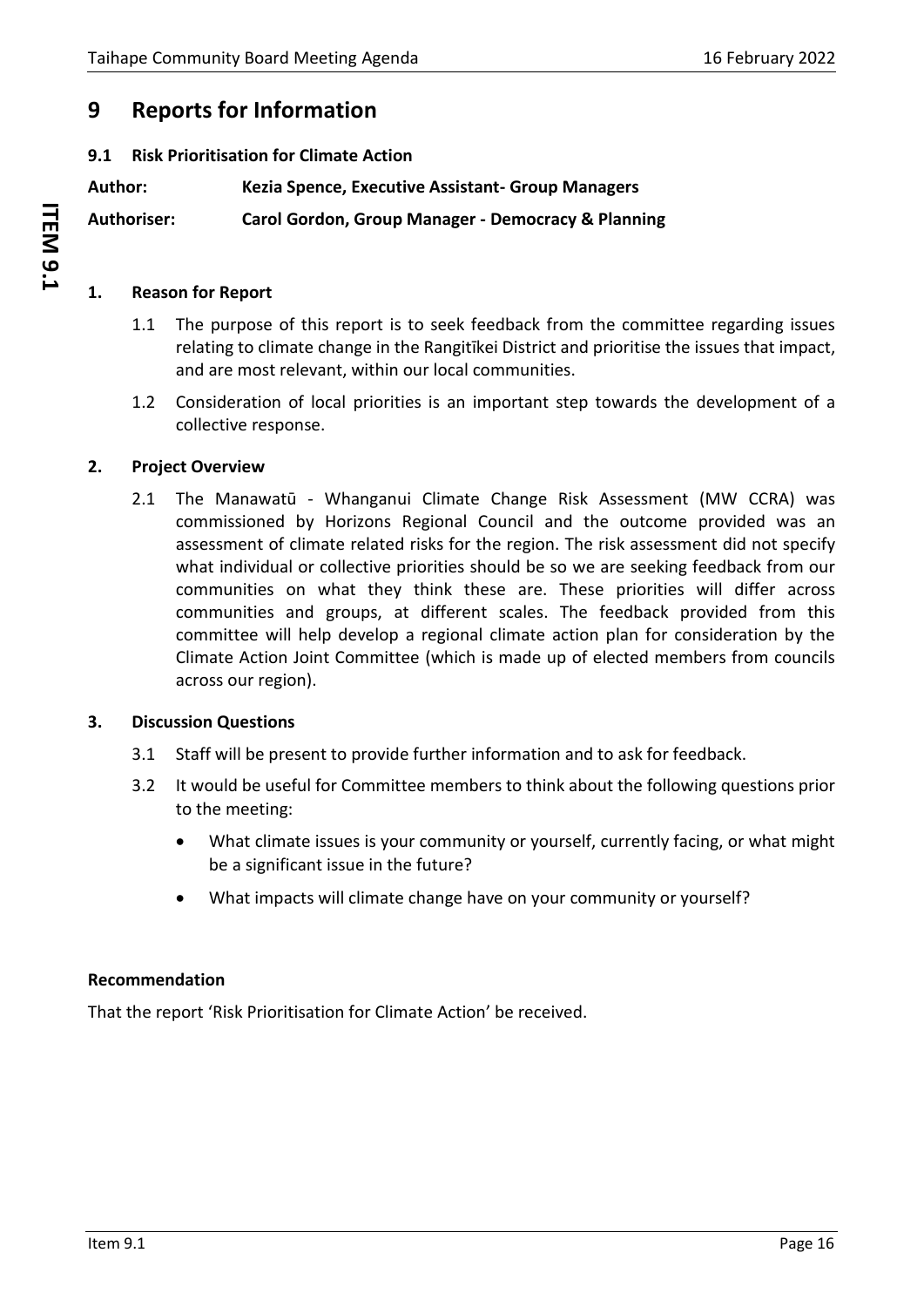<span id="page-16-0"></span>**Author: Aly Thompson, Welcoming Communities Coordinator**

**Authoriser: Anne McLeod, Manager - Community Development**

#### **1. Reason for Report**

This report provides key information to the Board about the Welcoming Communities programme, the upcoming planned work, and how community representatives may choose to participate and/or support the programme.

# **2. Context**

- 2.1 Welcoming Communities is a programme coordinated by Immigration New Zealand that "puts the welcome mat out to newcomers: recent migrants, former refugees and international students." Rangitīkei's situation is unique in that Welcoming Communities also extends to domestic migrants, such as our newcomers to Ohakea, the agricultural and horticultural industries, and those anticipated to work in new business developments.
- 2.2 Communities that make newcomers feel welcome are likely to enjoy better social outcomes, and stronger economic growth.
- 2.3 Rangitīkei District Council was successful in applying to join the Welcoming Communities programme in July 2021. The programme now consists of 16 Councils and 11 regions across New Zealand.
- 2.4 The Welcoming Communities Standard identifies eight outcome areas important to creating a welcoming and inclusive environment. These are:
	- Inclusive Leadership
	- Welcoming Communications
	- Equitable Access
	- Connected and Inclusive Communities
	- Economic Development, Business and Employment
	- Civic Engagement and Participation
	- Welcoming Public Spaces
	- Culture and Identity
- 2.5 Each Council prepares a Welcoming Plan that sets out the community's planned activities, that seek to deliver on the eight outcomes.
- 2.6 Councils can also apply for formal accreditation as a Welcoming Community. Accreditation has the following four stages:
	- Stage  $1 a$  Committed Welcoming Community
	- Stage  $2 -$  an Established Welcoming Community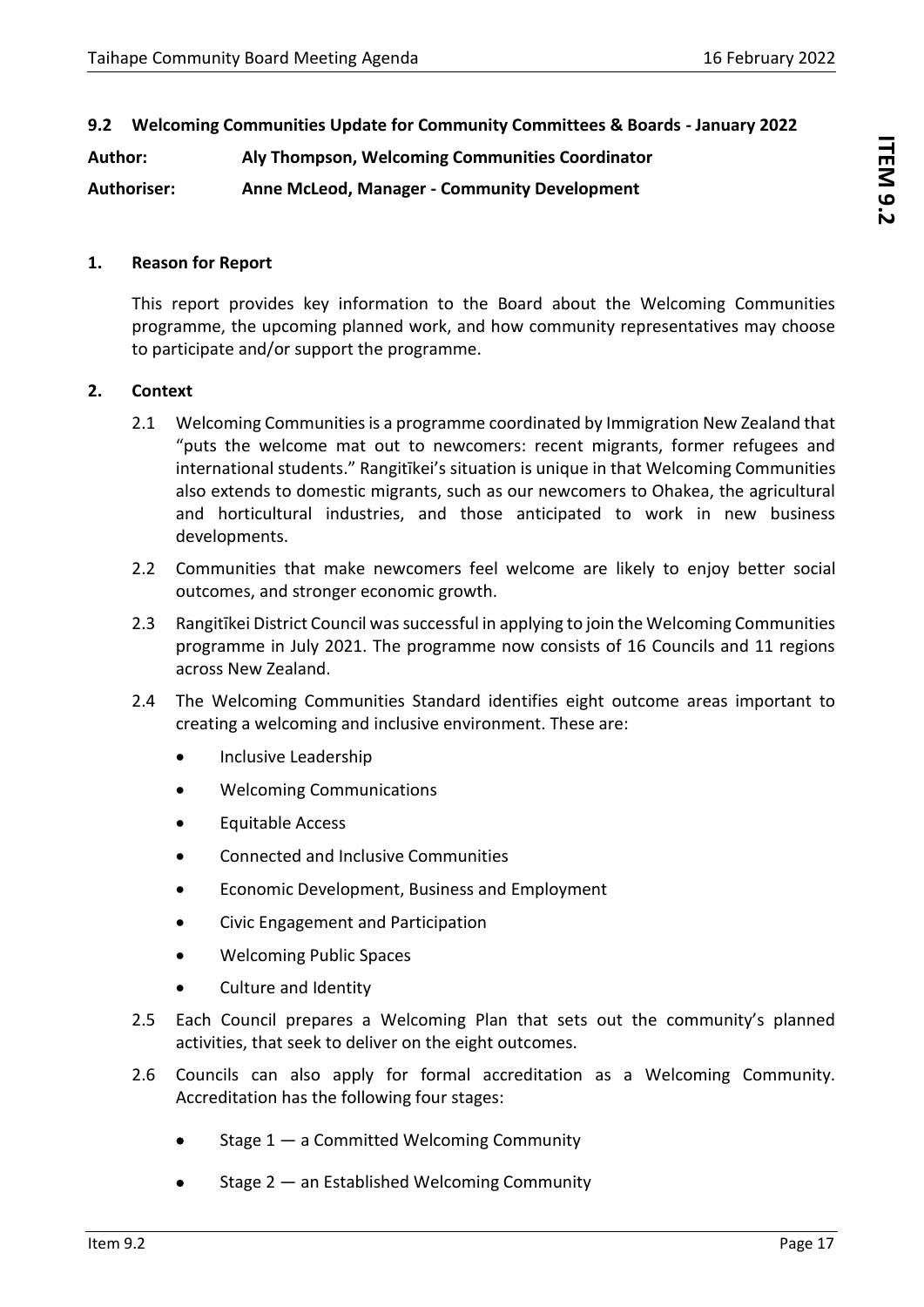- Stage  $3 -$  an Advanced Welcoming Community
- Stage  $4 -$  an Excelling Welcoming Community
- 2.7 More information about Welcoming Communities, the Welcoming Communities Standard and accreditation can be found on Immigration New Zealand's website.

<https://www.immigration.govt.nz/about-us/what-we-do/welcoming-communities>

#### **3. Project plan & timeline**

- 3.1 The project plan for Rangitīkei identifies outcomes and outputs over the first 12 months beginning in November 2021, resulting in the development of a Welcoming Plan.
- 3.2 The outcomes of the project plan are as follows:
	- Achieve Stage 1 Accreditation
	- Create a Welcoming Communities communication plan
	- Establish a Welcoming Communities advisory group
	- Complete a "stocktake" of the district
	- Develop a Welcoming Plan for Rangitikei
- 3.3 The project plan can be viewed on Council's website: [https://www.rangitikei.govt.nz/files/general/Other/Project-Plan-for](https://www.rangitikei.govt.nz/files/general/Other/Project-Plan-for-website_Welcoming-Communities-Rangitikei_2021-22.pdf)website Welcoming-Communities-Rangitikei 2021-22.pdf

#### **4. More information about the Welcoming Communities advisory group**

- 4.1 The Welcoming Communities advisory group will play a critical role in guiding the Welcoming Communities Officer, supporting the stocktake process, and decisionmaking about the final Welcoming Plan.
- 4.2 Representatives from the community, including committee/board members, are invited to self-nominate to be on the advisory group. To keep numbers manageable, not every community committee and board will have a representative on the advisory group, but it is intended to have at least one representative from each town or area in the district, along with representatives of our newcomer communities.
- 4.3 Expressions of interest can be made here:<https://forms.office.com/r/WJ6G0bhBKd>
- 4.4 Due to the community-led nature and the funding arrangement of Welcoming Communities, participation on the advisory group is entirely voluntary and will not be remunerated by Council.

#### **5. More information about the "stocktake"**

- 5.1 A stocktake, in the context of Welcoming Communities, is a process that involves the wider community to identify activities that are already happening that contribute to the eight elements of the Welcoming Communities Standard, and identifies opportunities for new activities.
- 5.2 The stocktake process will engage with a broad range of stakeholders, such as new residents/migrants communities, Iwi, businesses, community service groups, new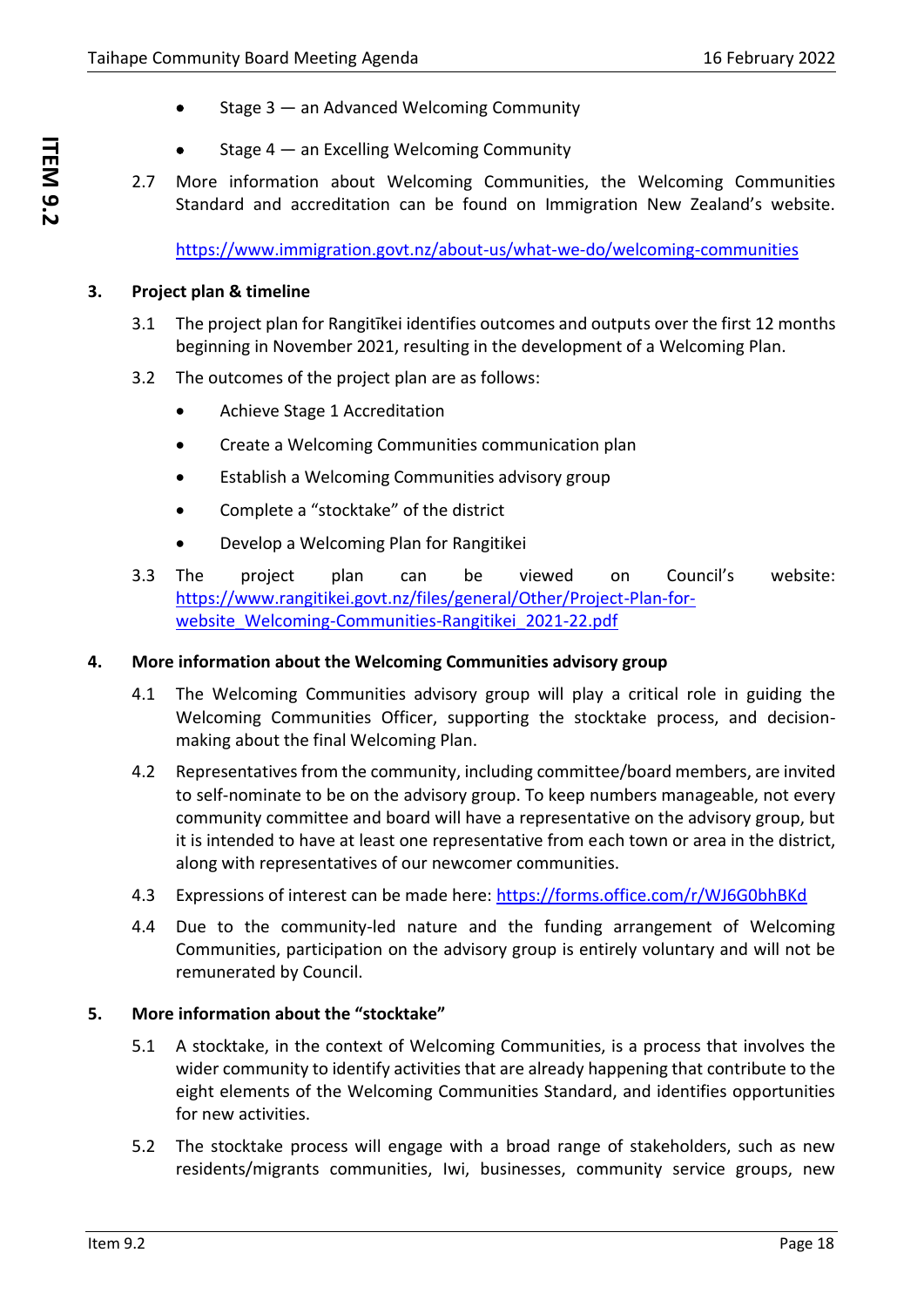resident youth, along with council and associated committees ie: Youth Council, Community Committees/Boards.

5.3 That process will include consultation about what those further activities should be, and who could/should lead them. The stocktake process, and the new opportunities identified, will inform our Welcoming Plan for Rangitikei.

# **6. More information about the Welcoming Plan**

- 6.1 A Welcoming Plan is a document prepared by Council, owned by the community, that sets out the intended actions as a community, over a set period, and who will lead them. The Welcoming Plan aims to deliver on the eight elements of the Welcoming Communities Standard (mentioned above).
- 6.2 Every council participating in the Welcoming Communities programme must prepare a Welcoming Plan, scheduled to be reviewed and updated in alignment with other key Council plans and documents, such as the Long-term Plan or Annual Plans.
- 6.3 Welcoming Plans from other Councils can be viewed on Immigration New Zealand's website: [https://www.immigration.govt.nz/about-us/what-we-do/welcoming](https://www.immigration.govt.nz/about-us/what-we-do/welcoming-communities/resources-welcoming-communities)[communities/resources-welcoming-communities](https://www.immigration.govt.nz/about-us/what-we-do/welcoming-communities/resources-welcoming-communities)

# **7. Further updates about Welcoming Communities**

- 7.1 Regular updates will be shared to the community committees through formal reports. Public updates will be made on Council's website and through the Welcoming Communities Rangitīkei Facebook page; both linked below.
- <https://www.rangitikei.govt.nz/district/welcoming-communities>
- [https://www.facebook.com/Welcoming-Communities-Rangit%C4%ABkei-](https://www.facebook.com/Welcoming-Communities-Rangit%C4%ABkei-102184512328959)[102184512328959](https://www.facebook.com/Welcoming-Communities-Rangit%C4%ABkei-102184512328959)

# **Recommendation**

That the report 'Welcoming Communities Update for Community Committees & Boards - January 2022' be received.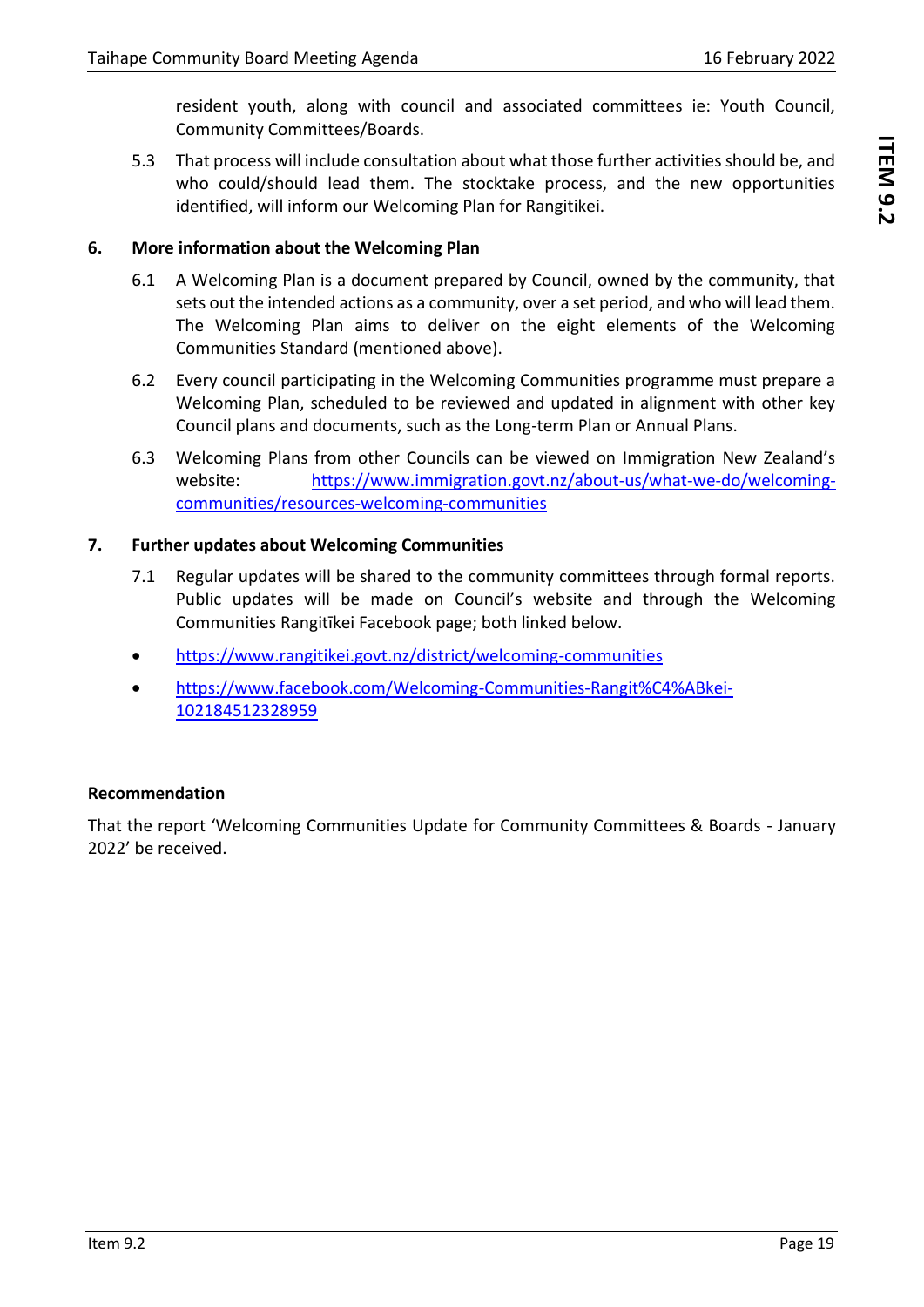# <span id="page-19-0"></span>**9.3 Update from MOU Partnering Organisations**

# **Author: Ash Garstang, Governance Advisor**

# **1. Reason for Report**

1.1 Verbal updates will be provided from MOU partnering organisations.

#### **Recommendation**

That the verbal updates from 'MOU partnering organisations' be received.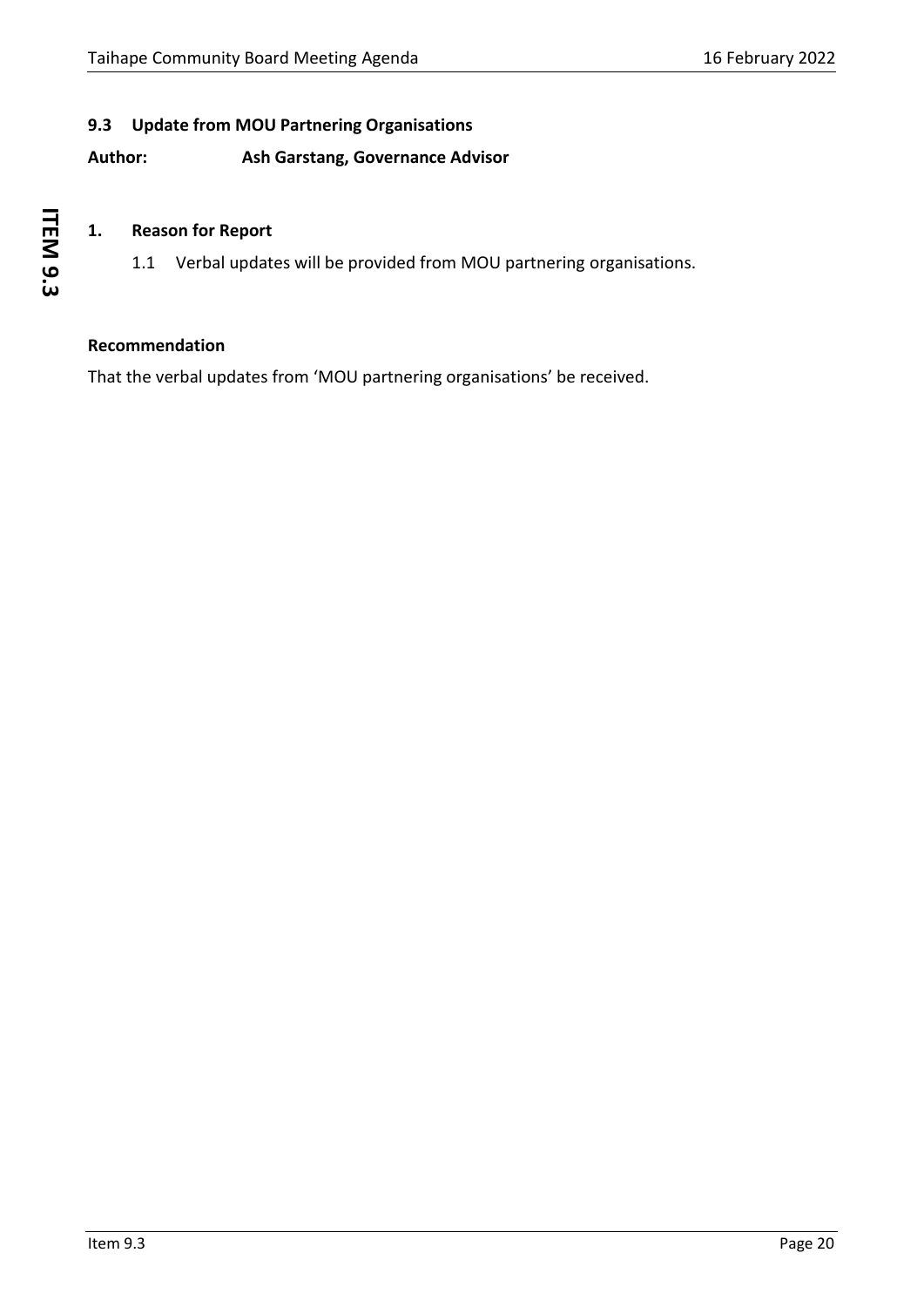# <span id="page-20-0"></span>**9.4 Funding Schemes Update - February 2022**

# **Author: Ash Garstang, Governance Advisor**

#### **1. Overview**

- 1.1 Council currently administers five funding schemes for the Rangitikei District:
	- a. Community Initiatives Fund
	- b. Events Sponsorship Scheme
	- c. Parks Upgrades Partnership Fund
	- d. Creative Communities Scheme
	- e. Sport NZ Rural Travel Fund

#### **2. Community Initiatives Fund**

- 2.1 This is a Council fund intended to support community-based projects in the Rangitīkei District that develop community cohesion and community resilience.
- 2.2 Council allocates \$30,000 to this fund annually, to be distributed across two separate funding rounds. \$11,910 was distributed in Round 1 (2021/22), leaving \$18,090 available for Round 2 (2021/22).
- 2.3 The current funding round (Round 2, 2021/22) is OPEN for applications and closes 24 March 2022. The Finance/Performance Committee will meet to consider funding applications on 24 April 2022.

#### **3. Events Sponsorship Scheme**

- 3.1 This is a Council fund intended to support events in the district that help to develop community cohesion and reinforce economic growth.
- 3.2 Council allocates \$50,000 to this fund annually, to be distributed across two separate funding rounds. \$11,600 was distributed in Round 1 (2021/22), leaving \$38,400 available for Round 2 (2021/22).
- 3.3 The current funding round (Round 2, 2021/22) is OPEN for applications and closes 06 March 2022. The Finance/Performance Committee will meet to consider funding applications on 31 March 2022.

#### **4. Parks Upgrades Partnership Fund**

- 4.1 This is a Council fund and is the only one available for capital purchases. The Council provides up to 33% in cash of the value – in cash or in kind - of the contribution from the community for small-scale, community-led, capital projects**.**
- 4.2 Applications may be submitted at any time and will be considered at the next available Assets/Infrastructure Committee meeting.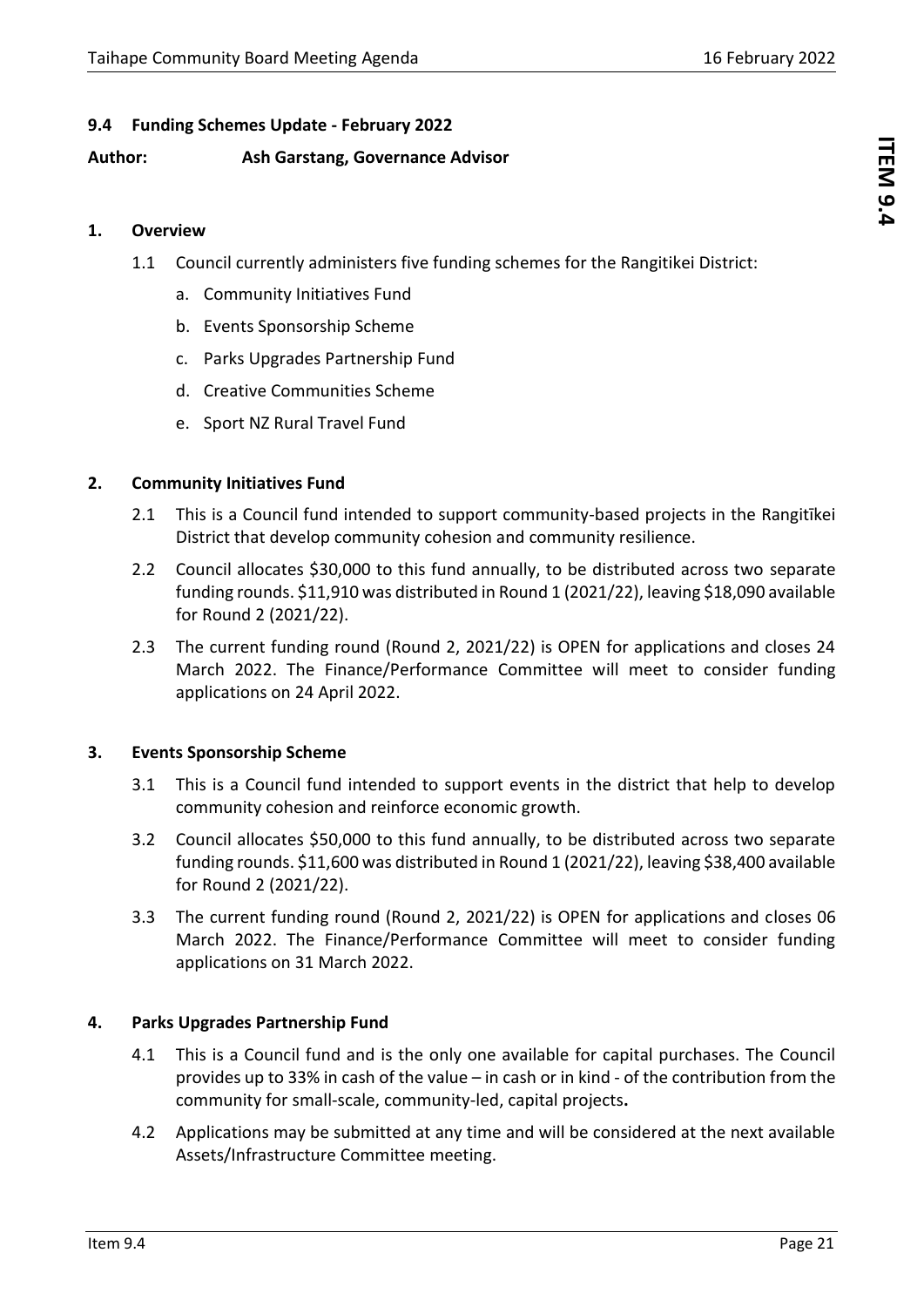# **5. Creative Communities Scheme**

- 5.1 This fund is supplied by Creative NZ and administered by Council. Applications are encouraged from community groups and individuals whose projects:
	- Demonstrate growth over time
	- Develop and support local artistic communities
	- Encourage a transfer of artistic skills
	- Support diversity and inclusion
	- Projects with a youth focus are also encouraged
- 5.2 Creative NZ has allocated \$43,615.63 to the Rangitikei District Council for 2021/22, to be distributed across two separate funding rounds. \$8,550 was distributed in Round 1 (2021/22), leaving \$35,065.63 available for Round 2 (2021/22).
- 5.3 The current funding round (Round 2, 2021/22) is OPEN for applications and closes 28 April 2022. The Creative NZ Committee will meet to consider funding applications on 02 June 2022.

# **6. Sport NZ Rural Travel Fund**

- 6.1 This fund is supplied by Sport NZ and administered by Council. The fund is targeted at young people aged between 5 and 19 years, and is open to rural sport club teams and rural school club teams with eligible members who require subsidies to assist with transport expenses to local sporting competitions.
- 6.2 Sport NZ has allocated \$9,500 to the Rangitikei District Council for 2021/22. There is one funding round per year.
- 6.3 This funding round opened for applications 16 November 2021 and closes 18 March 2022. The Sport NZ Rural Travel Fund Committee will meet to consider applications on 28 April 2022.

# **7. Further Information**

7.1 More details about these funding opportunities can be found on the Council website (link below) and this is also where applications can be submitted:

<https://www.rangitikei.govt.nz/district/community/grants-funding>

# **Recommendation**

That the Funding Schemes Update – February 2022 be received.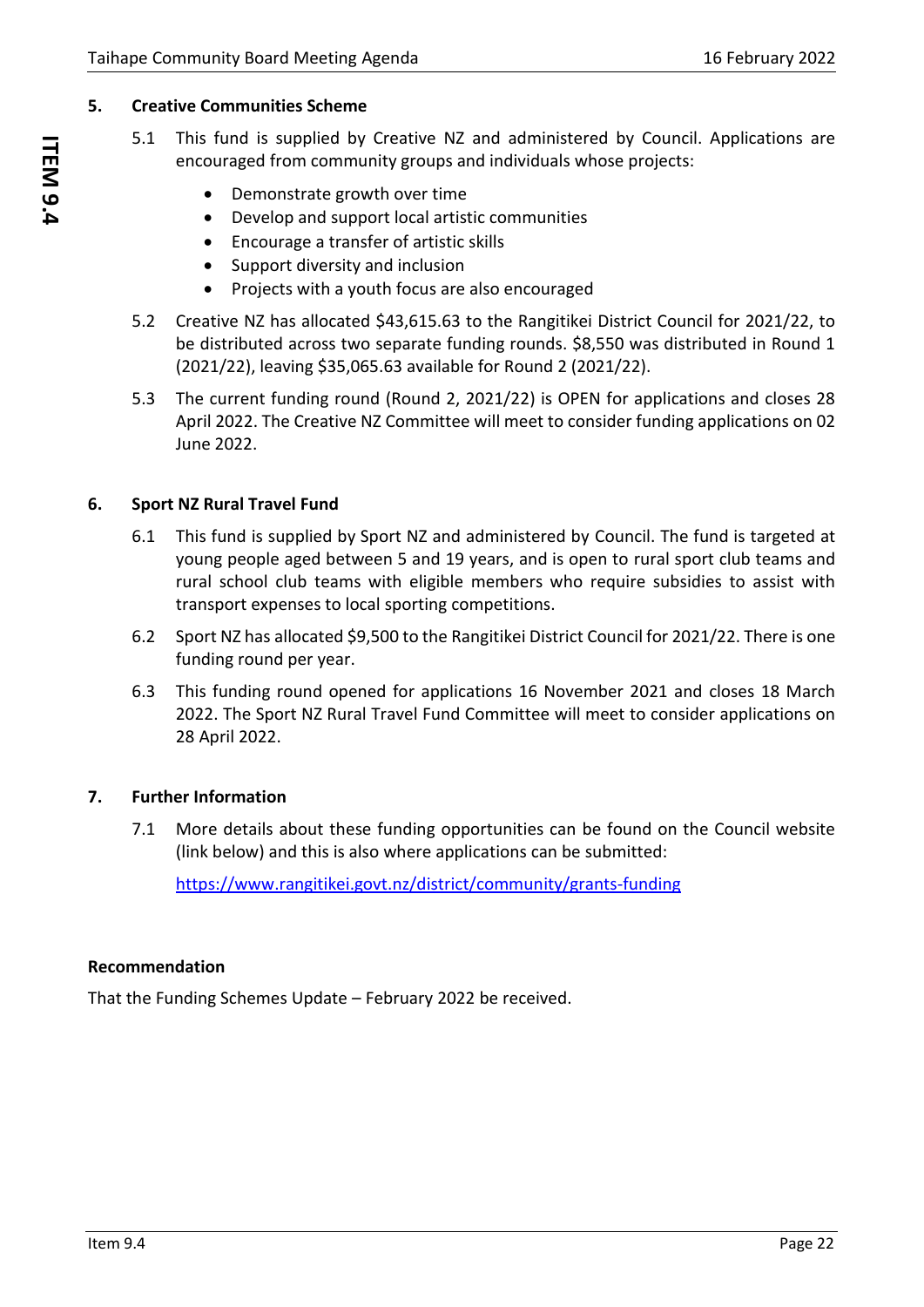# <span id="page-22-0"></span>**9.5 Small Projects Fund Update - February 2022**

# **Author: Ash Garstang, Governance Advisor**

#### **1. Allocation**

- 1.1 The yearly allocation of the 2021/22 Small Projects Fund for the Taihape Community Board is \$5,379.00.
- 1.2 The yearly allocation aligns with the financial year, from 01 July to 30 June. In February 2016 Council resolved to allow a carry-forward from one financial year to the next, of up to 100% of the annual allocation for any Committee or Board's Small Projects Fund<sup>1</sup>, with the proviso that this be a specific resolution from the Committee.
- 1.3 At its meeting 24 June 2021, Council resolved to carry-forward 100% of the annual allocation from the 2020/21 year (\$5,379.00) to the 2021/22 year<sup>2</sup>.
- 1.4 The total allocation of the 2021/22 Small Projects Fund for the Taihape Community Board is now \$10,758.00.

#### **2. Breakdown**

2.1 No grants have been made so far in 2021/22.

# **3. Remaining Budget**

3.1 This leaves a remaining budget for the 2021/22 financial year of **\$10,758.00**.

#### **Recommendation**

That the 'Small Projects Fund Update – February 2022' report be received.

 $116$ /FPE/010 <sup>2</sup> 21/RDC/191

ITEM 9.5 **ITEM 9.5**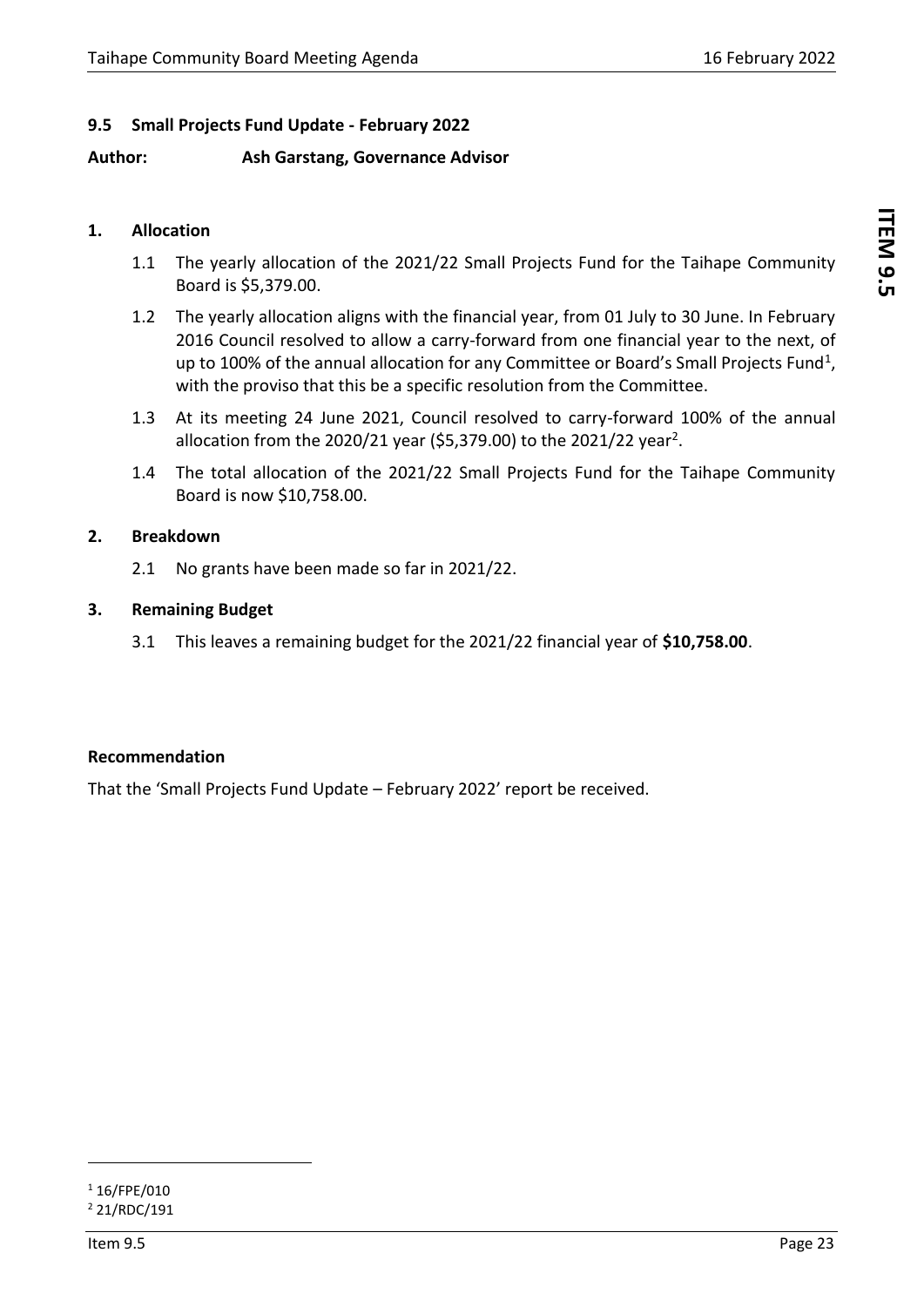# <span id="page-23-0"></span>**10 TCB Other Projects**

# <span id="page-23-1"></span>**10.1 Closure of the Taihape Town Hall**

**Author: Ann Abernethy, Chair**

# **1. Context**

1.1 The Taihape Community has expressed concern at the closure of what is really the "Civic Heart" for the community. While understanding and accepting the reasons behind the closure it is apparent that this has a negative impact on urban and rural residents together with visitors and travellers, encompassing as it does the Information Centre, Administration offices, Public Toilets plus other facilities. The Town Hall and Library facility is an old and iconic building in Taihape. While temporary facilities have been found, given the importance of the Town Hall as Taihape's Council (RDC) Service Centre the Taihape Community Board sees a critical need to re-instate its function.

#### **Recommendation 1**

That the report 'Closure of the Taihape Town Hall' be received.

#### **Recommendation 2**

That Council urgently prioritise reinstating our Town Hall facility.